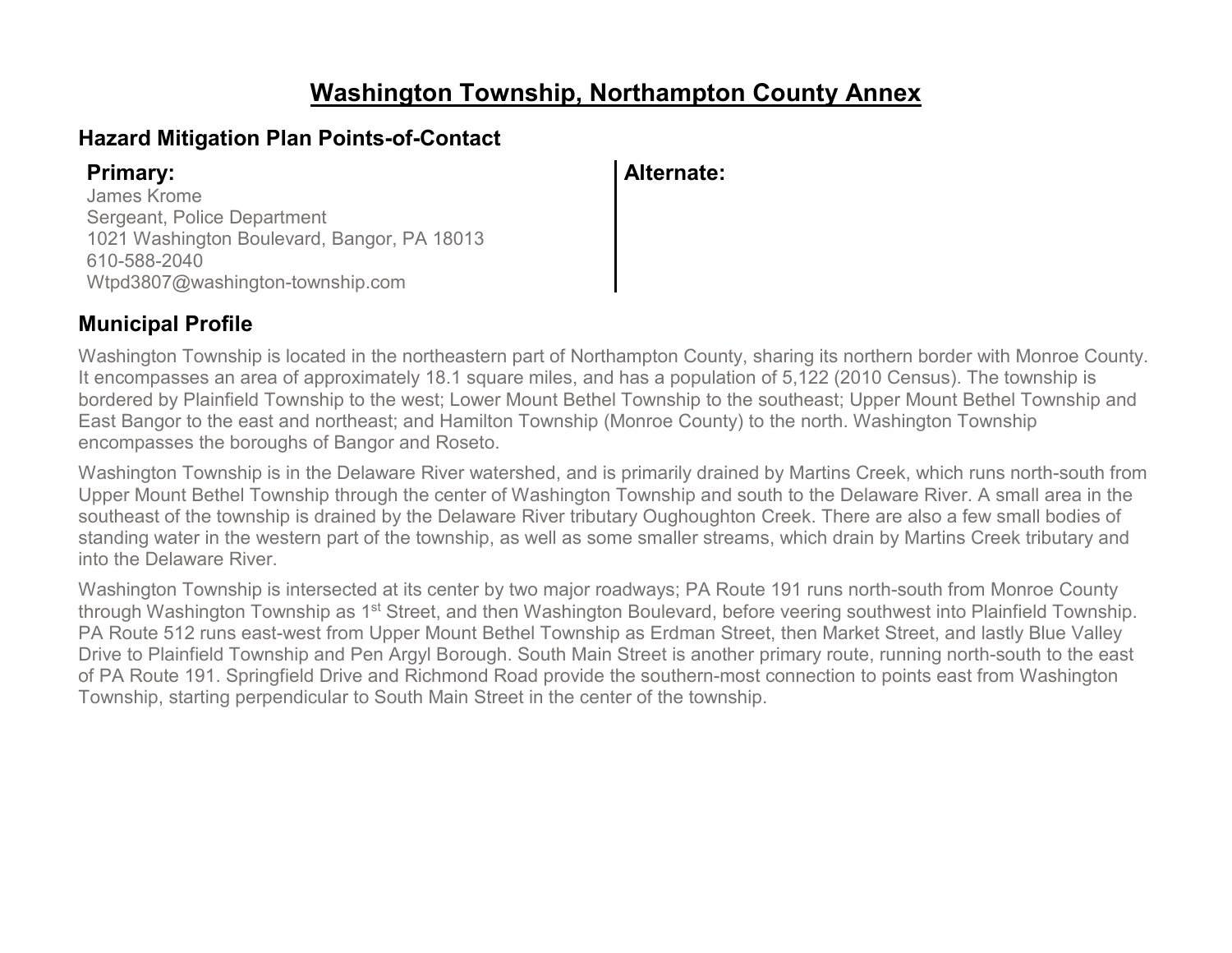#### **Municipal Participation**

1. Identify municipal stakeholders to be involved in the planning process such as, floodplain administrator, public works, emergency management, engineers, planners, etc., and include their specific role in the process.

Robert Scott, Zoning Officer Role: Zoning Officer, Planner, Deputy Emergency Management Coordinator

Jeff Ott, Engineer Role: Township Engineer

George Abt, Emergency Management Coordinator Role: Emergency Management Coordinator

2. Identify community stakeholders such as; neighborhood groups, religious groups, major employers / businesses, etc., that will be informed and / or involved in the planning process and describe how they will be involved.

Shelter – Washington Township Municipal Building, 1021 Washington Boulevard, Bangor, PA

3. Describe how the public **will be engaged** in the current planning process examples, newsletters, social media, etc., **and how they were engaged** since the 2013 Hazard Mitigation Plan.

Department Facebook 69 News Newspaper – Express Times, Morning Call, Press, Blue Valley Times

#### **Compliance with the National Flood Insurance Program (NFIP)**

| . .                                                                                                                                               |                                                                      |                                |  |  |
|---------------------------------------------------------------------------------------------------------------------------------------------------|----------------------------------------------------------------------|--------------------------------|--|--|
| <b>Topic</b>                                                                                                                                      | Identify source of information, if<br>different from the one listed. | <b>Additional Comments</b>     |  |  |
| 1. Staff Resources                                                                                                                                |                                                                      |                                |  |  |
| Is the Community Floodplain Administrator (FPA) or NFIP Coordinator certified?                                                                    | <b>Community FPA</b>                                                 | <b>No</b>                      |  |  |
| Is floodplain management an auxiliary function?                                                                                                   | <b>Community FPA</b>                                                 | No.                            |  |  |
| Provide an explanation of NFIP administration services (e.g., permit review, GGIS,<br>education or outreach, inspections, engineering capability) | <b>Community FPA</b>                                                 | <b>Unknown</b>                 |  |  |
| What are the barriers to running an effective NFIP program in the community, if any?                                                              | <b>Community FPA</b>                                                 | FEMA's spot elevation location |  |  |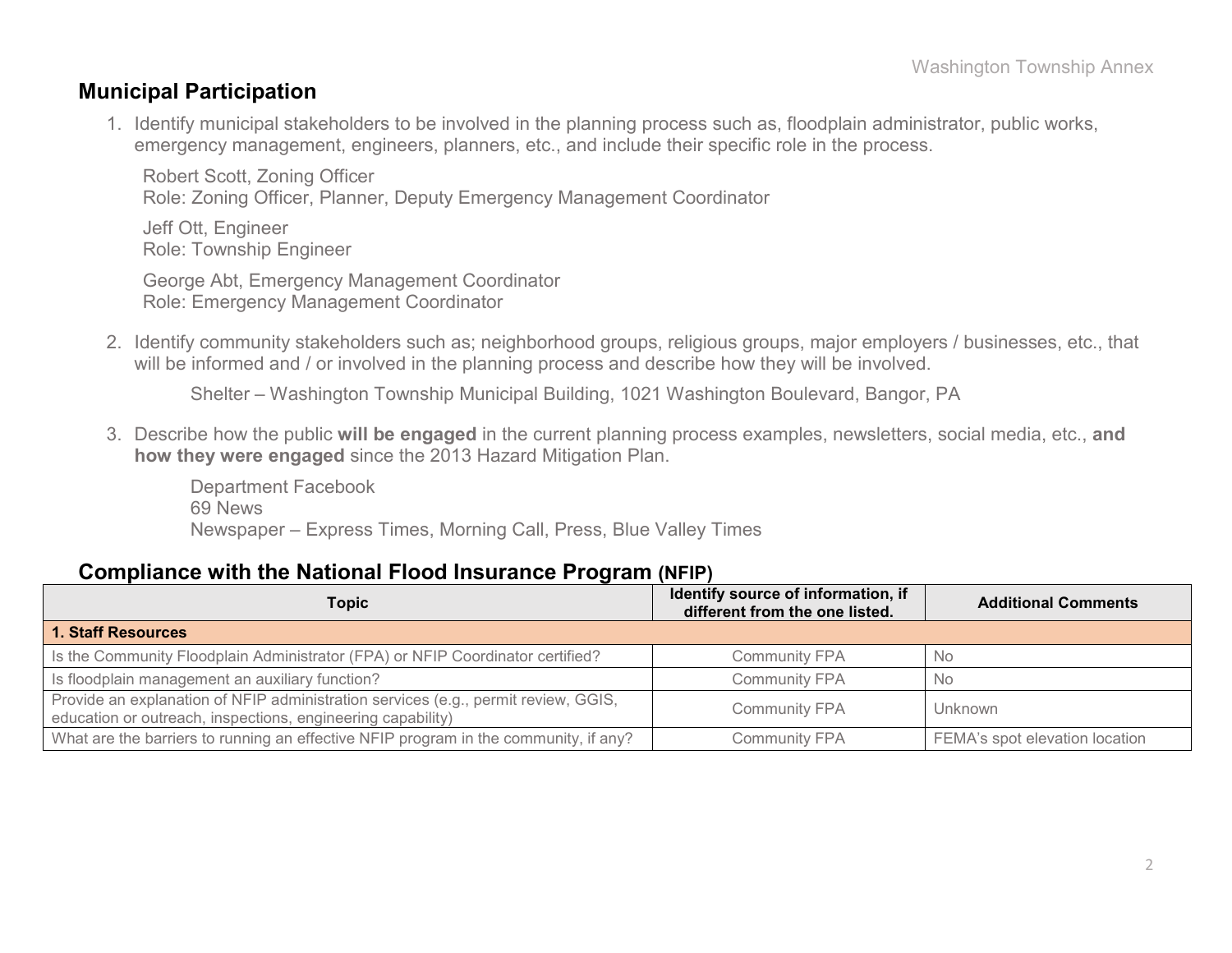# **Compliance with the National Flood Insurance Program (NFIP) –** *continued*

| <b>Topic</b>                                                                                                                                     | Identify source of information, if<br>different from the one listed.     | <b>Additional Comments</b>                                                                                                                                  |  |  |
|--------------------------------------------------------------------------------------------------------------------------------------------------|--------------------------------------------------------------------------|-------------------------------------------------------------------------------------------------------------------------------------------------------------|--|--|
| 2. Compliance History                                                                                                                            |                                                                          |                                                                                                                                                             |  |  |
| Is the community in good standing with the NFIP?                                                                                                 | State NFIP Coordinator, FEMA NFIP<br>Specialist, or community records    | Yes                                                                                                                                                         |  |  |
| Are there any outstanding compliance issues (i.e., current violations)?                                                                          |                                                                          | <b>No</b>                                                                                                                                                   |  |  |
| When was the most recent Community Assistance Visits (CAV) or Community<br>Assistance Contact (CAC)?                                             |                                                                          | Unknown                                                                                                                                                     |  |  |
| Is a CAV or CAC scheduled or needed?                                                                                                             |                                                                          | Unknown                                                                                                                                                     |  |  |
| 3. Regulation                                                                                                                                    |                                                                          |                                                                                                                                                             |  |  |
| When did the community enter the NFIP?                                                                                                           | <b>NFIP Community Status Book</b>                                        | 2012                                                                                                                                                        |  |  |
| Are the Flood Insurance Rate Maps (FIRMs) digital or paper?<br>How are residents assisted with mapping?                                          | <b>Community FPA</b>                                                     | Both digital and paper                                                                                                                                      |  |  |
| Do floodplain regulations meet or exceed FEMA or State minimum requirements?<br>If so, in what ways?                                             | <b>Community FPA</b>                                                     | Meet                                                                                                                                                        |  |  |
| Describe the permitting process                                                                                                                  | Community FPA, State, FEMA NFIP                                          |                                                                                                                                                             |  |  |
| <b>4. Insurance Summary</b>                                                                                                                      |                                                                          |                                                                                                                                                             |  |  |
| How many NFIP policies are in the community?<br>What is the total premium and coverage?                                                          | State NFIP Coordinator or<br><b>FEMA NFIP Specialist</b>                 | 25 NFIP's in community<br>(2013 Plan)                                                                                                                       |  |  |
| How many claims have been paid in the community? What is the total amount of<br>paid claims? How many substantial damage claims have there been? | FEMA NFIP or<br><b>Insurance Specialist</b>                              | No repetitive loss properties have<br>been identified.                                                                                                      |  |  |
| How many structures are exposed to flood risk within the community?                                                                              | <b>Community FPA or GIS Analyst</b>                                      | 58 structures (2013 Plan)                                                                                                                                   |  |  |
| Describe any areas of flood risk with limited NFIP policy coverage                                                                               | Community FPA or<br><b>FEMA Insurance Specialist</b>                     | While there are 58 structures in the<br>1% annual chance flood area, there<br>are only 13 policies issues to<br>property owners in this area (2013<br>Plan) |  |  |
| 5. Community Rating System (CRS)                                                                                                                 |                                                                          |                                                                                                                                                             |  |  |
| Does the community participate in CRS?                                                                                                           | Community FPA, State, or FEMA NFIP                                       | Not participating                                                                                                                                           |  |  |
| If so, what is the community's CRS Class Ranking?                                                                                                | Flood Insurance Manual<br>(http://www.fema.gov/floodinsurancemanual.gov) | N/A                                                                                                                                                         |  |  |
| What categories and activities provide CRS points and how can the Class be<br>improved?                                                          |                                                                          | N/A                                                                                                                                                         |  |  |
| Does the plan include CRS planning requirements?                                                                                                 | Community FPA, FEMA CRS<br>Coordinator, or ISO representative            |                                                                                                                                                             |  |  |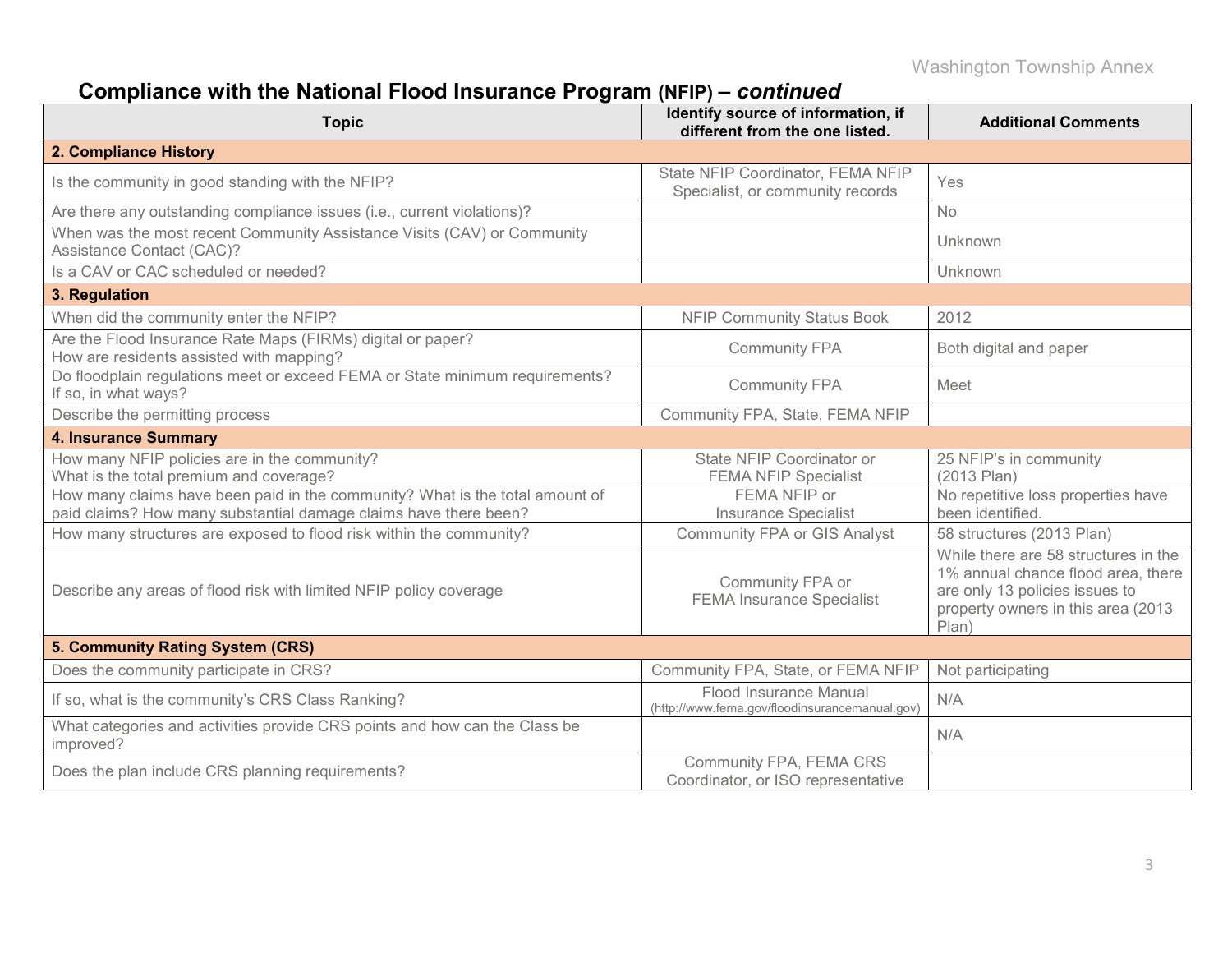#### **Community Assets**

Community assets are defined to include anything that is important to the character as well as the function of a community, and can be described in four categories, they are; people, economy, natural environment and built environment. Please identify the community assets and location under each category.

#### **1. People**

 Concentrations of vulnerable populations such as the elderly, physically or mentally disabled, non-English speaking, and the medically or chemically dependent.

Slate Belt Nursing & Rehabilitation, Bangor Lehigh Valley Health Network – Health Center at Bangor, Pen Argyl Episcopal Apartments of Slate Belt, Bangor Slate Belt Senior Center, Bangor

 Types of visiting populations where large numbers of people are concentrated such as visitors for special events and students.

Washington Elementary School, Bangor

#### **2. Economy**

Major employers, primary economic sectors such as agriculture and commercial centers where losses would have a severe impact on the community.

Numerous food and hardware stores and financial institutions at:

Capital Plaza Bangor Plaza Blue Valley Plaza 512 Plaza

#### **3. Natural Environment**

Those areas / features that can provide protective functions that reduce the magnitude of hazard events such as, wetlands or riparian areas, and other environmental features important to protect.

Freshwater Forested / Shrub Wetlands:

Approximately 20.87 acres (PF01A) at Locke Heights area Approximately 17.35 acres (PF01A / SS1A) at Richmond area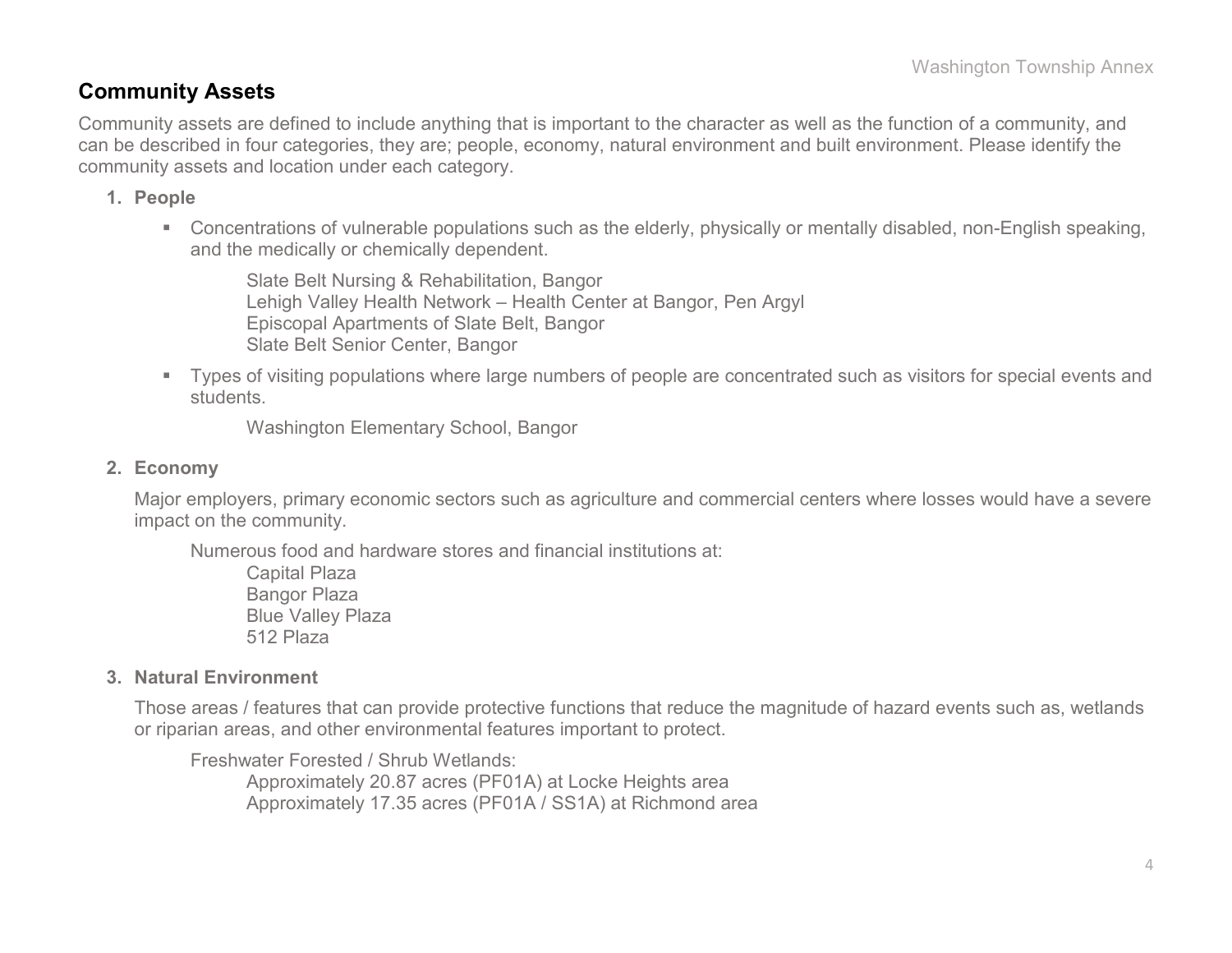#### **Community Assets –** *continued*

- **4. Built Environment**
	- Existing structures such as, concentrations of buildings that may be more vulnerable to hazards based on location, age, construction type and / or condition of use.

N/A

**Infrastructure systems such as water and wastewater facilities, power utilities, transportation systems,** communication systems, energy pipelines and storage.

Nestle Waters spring water source, Bangor Cellular Towers – AT&T, Bangor & Verizon, Bangor

High potential loss facilities such as, dams, locations that house hazardous materials, military and / or civilian defense installations.

Tolino's Fuel, Bangor Biospectra, Bangor

 Critical facilities such as, hospitals, medical facilities, police and fires stations, emergency operations centers, shelters, schools and airports / heliports.

Bangor Health Center, Pen Argyl Washington Township Fire Company, Bangor Slate Belt Nursing, Bangor National State Belt Nursing, Bangor Nashington Elementary School, Bangor Washington Township Police / Administration, Bangor

Cultural / historical resources such as, museums, parks, stadiums, etc.

N/A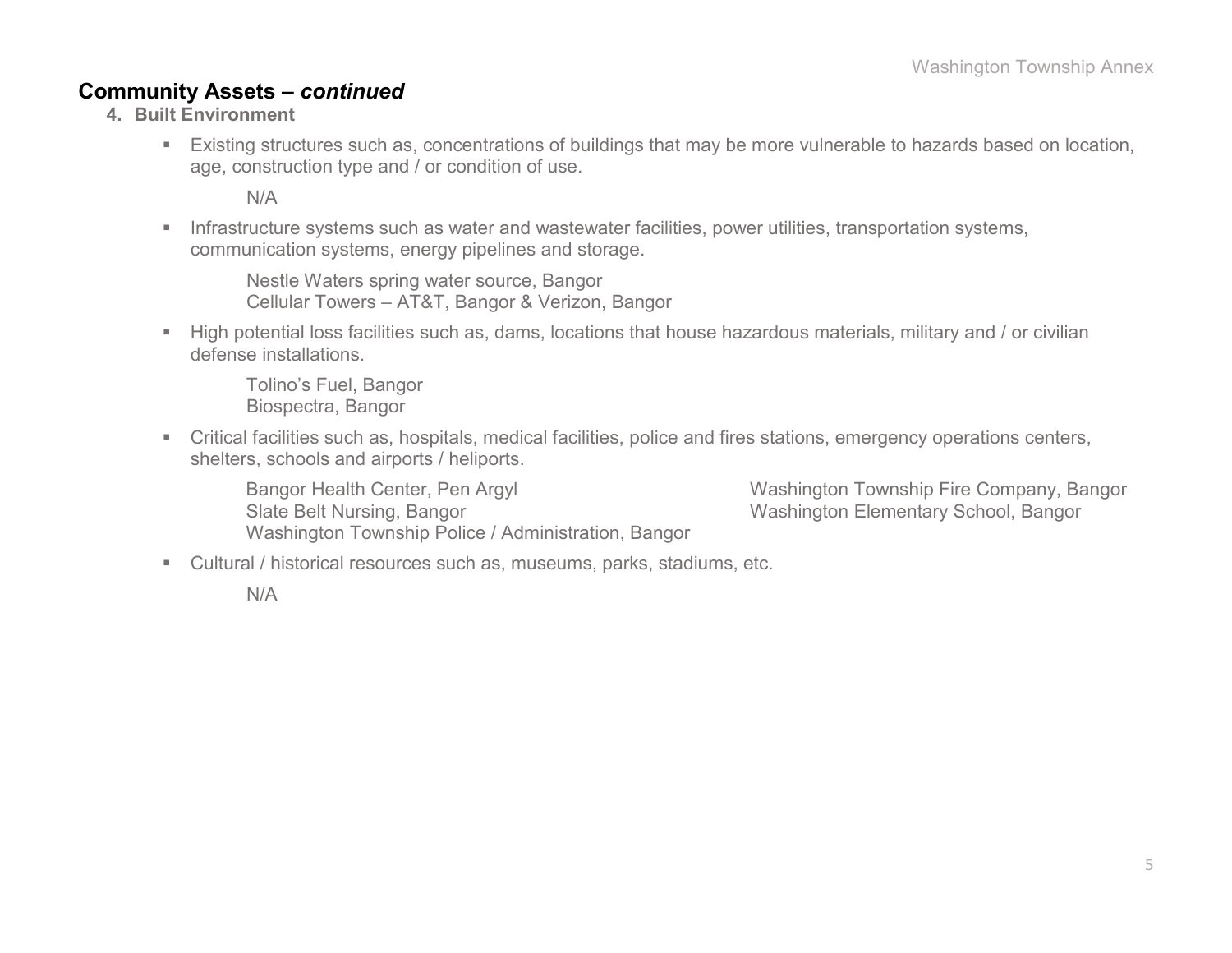# **Capability Assessment**

|                          |                                                                 |                                                                                                              | <b>Status</b> |                             |                                                                                       | <b>Effect on</b>                                              |                                                                                                  | Has the 2013                                                               | How can                              |                                  |
|--------------------------|-----------------------------------------------------------------|--------------------------------------------------------------------------------------------------------------|---------------|-----------------------------|---------------------------------------------------------------------------------------|---------------------------------------------------------------|--------------------------------------------------------------------------------------------------|----------------------------------------------------------------------------|--------------------------------------|----------------------------------|
| Capability               | <b>Regulatory</b><br><b>Tools</b><br>✓<br>$\checkmark$ Programs | Development<br><b>Date</b><br>Place<br>Under<br><b>Agency</b><br><b>Adopted</b><br>or<br>르<br><b>Updated</b> |               | Department /<br>Responsible | <b>Hazard Loss</b><br><b>Reduction:</b><br>- <u>S</u> upports<br>-Neutral<br>-Hinders | <b>Change since</b><br>2013 Plan?<br>+ Positive<br>- Negative | Plan been<br>integrated<br>into the<br><b>Regulatory</b><br><b>Tool/Program</b><br>? If so, how? | these<br>capabilities<br>be expanded<br>and improved<br>to reduce<br>risk? | <b>Additional</b><br><b>Comments</b> |                                  |
|                          | Comprehensive Plan                                              |                                                                                                              |               |                             |                                                                                       |                                                               |                                                                                                  |                                                                            |                                      |                                  |
|                          | Capital Improvement Plan                                        |                                                                                                              |               |                             |                                                                                       |                                                               |                                                                                                  |                                                                            |                                      |                                  |
|                          | Economic Development Plan                                       |                                                                                                              |               |                             |                                                                                       |                                                               |                                                                                                  |                                                                            |                                      |                                  |
|                          | <b>Continuity of Operations Plan</b>                            |                                                                                                              |               |                             |                                                                                       |                                                               |                                                                                                  |                                                                            |                                      |                                  |
|                          | Stormwater Management Plan /<br>Ordinance                       | $\times$                                                                                                     | 9/2009        |                             |                                                                                       | Township<br>Engineer                                          |                                                                                                  | N/A                                                                        |                                      |                                  |
| Regulatory               | Open Space Management Plan<br>(or Parks/Rec., Greenways Plan)   | $\times$                                                                                                     | 9/2009        |                             |                                                                                       |                                                               |                                                                                                  | N/A                                                                        |                                      |                                  |
|                          | Natural Resource Protection Plan                                |                                                                                                              |               |                             |                                                                                       |                                                               |                                                                                                  |                                                                            |                                      |                                  |
| ×                        | <b>Transportation Plan</b>                                      |                                                                                                              |               |                             |                                                                                       |                                                               |                                                                                                  |                                                                            |                                      |                                  |
|                          | <b>Historic Preservation Plan</b>                               |                                                                                                              |               |                             |                                                                                       |                                                               |                                                                                                  |                                                                            |                                      |                                  |
| <b>Planning</b>          | Floodplain Management Plan                                      | $\times$                                                                                                     | 10/2011       |                             | Zoning                                                                                |                                                               |                                                                                                  | N/A                                                                        |                                      |                                  |
| $\overline{\phantom{0}}$ | <b>Farmland Preservation</b>                                    |                                                                                                              |               |                             |                                                                                       |                                                               |                                                                                                  |                                                                            |                                      | Through<br>Northampton<br>County |
|                          | <b>Evacuation Plan</b>                                          |                                                                                                              |               |                             |                                                                                       |                                                               |                                                                                                  |                                                                            |                                      |                                  |
|                          | Disaster Recovery Plan                                          |                                                                                                              |               |                             |                                                                                       |                                                               |                                                                                                  |                                                                            |                                      |                                  |
|                          | <b>Hazard Mitigation Plan</b>                                   | $\mathsf X$                                                                                                  | 11/2018       |                             |                                                                                       |                                                               |                                                                                                  | N/A                                                                        |                                      |                                  |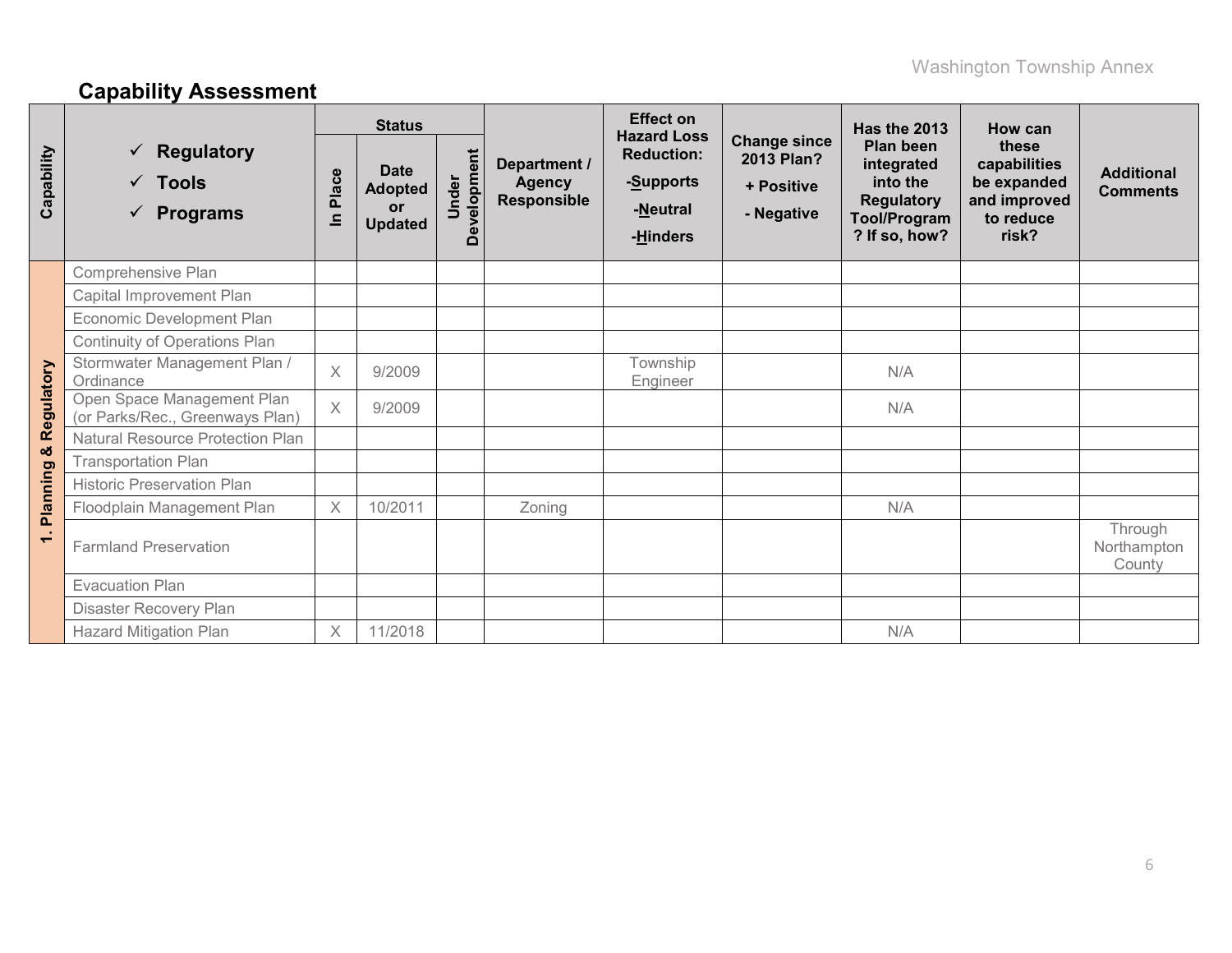|            |                                                                        | <b>Status</b>         |                                                       |                      |                                                            | <b>Effect on</b>                                                             |                                                                      | <b>Has the 2013</b>                                                                              | How can                                                                    |                                          |
|------------|------------------------------------------------------------------------|-----------------------|-------------------------------------------------------|----------------------|------------------------------------------------------------|------------------------------------------------------------------------------|----------------------------------------------------------------------|--------------------------------------------------------------------------------------------------|----------------------------------------------------------------------------|------------------------------------------|
| Capability | $\checkmark$ Regulatory<br>$\checkmark$ Tools<br>$\checkmark$ Programs | Place<br>$\mathbf{a}$ | <b>Date</b><br><b>Adopted</b><br>or<br><b>Updated</b> | Under<br>Development | Department /<br><b>Agency</b><br><b>Responsible</b>        | <b>Hazard Loss</b><br><b>Reduction:</b><br>-Supports<br>-Neutral<br>-Hinders | <b>Change since</b><br><b>2013 Plan?</b><br>+ Positive<br>- Negative | Plan been<br>integrated<br>into the<br><b>Regulatory</b><br><b>Tool/Program</b><br>? If so, how? | these<br>capabilities<br>be expanded<br>and improved<br>to reduce<br>risk? | <b>Additional</b><br><b>Comments</b>     |
| Regulatory | <b>Emergency Operations Plan</b>                                       | $\times$              | 6/2018                                                |                      | Northampton<br>County<br>Emergency<br>Management<br>Agency |                                                                              |                                                                      | N/A                                                                                              |                                                                            |                                          |
|            | <b>Zoning Regulations</b>                                              | X                     | 10/2011                                               |                      | Zoning                                                     |                                                                              |                                                                      | N/A                                                                                              |                                                                            |                                          |
| ఱ          | <b>Floodplain Regulations</b>                                          | X                     | 10/2011                                               |                      | Zoning                                                     |                                                                              |                                                                      | N/A                                                                                              |                                                                            |                                          |
|            | <b>NFIP Participation</b>                                              | $\times$              | 2001                                                  |                      | Zoning                                                     |                                                                              |                                                                      | N/A                                                                                              |                                                                            |                                          |
| Planning   | <b>Building Code</b>                                                   |                       |                                                       |                      |                                                            |                                                                              |                                                                      |                                                                                                  |                                                                            | Statewide<br>building code,<br>3rd party |
| $\div$     | Fire Code                                                              |                       |                                                       |                      |                                                            |                                                                              |                                                                      |                                                                                                  |                                                                            |                                          |
|            | Other                                                                  |                       |                                                       |                      |                                                            |                                                                              |                                                                      |                                                                                                  |                                                                            |                                          |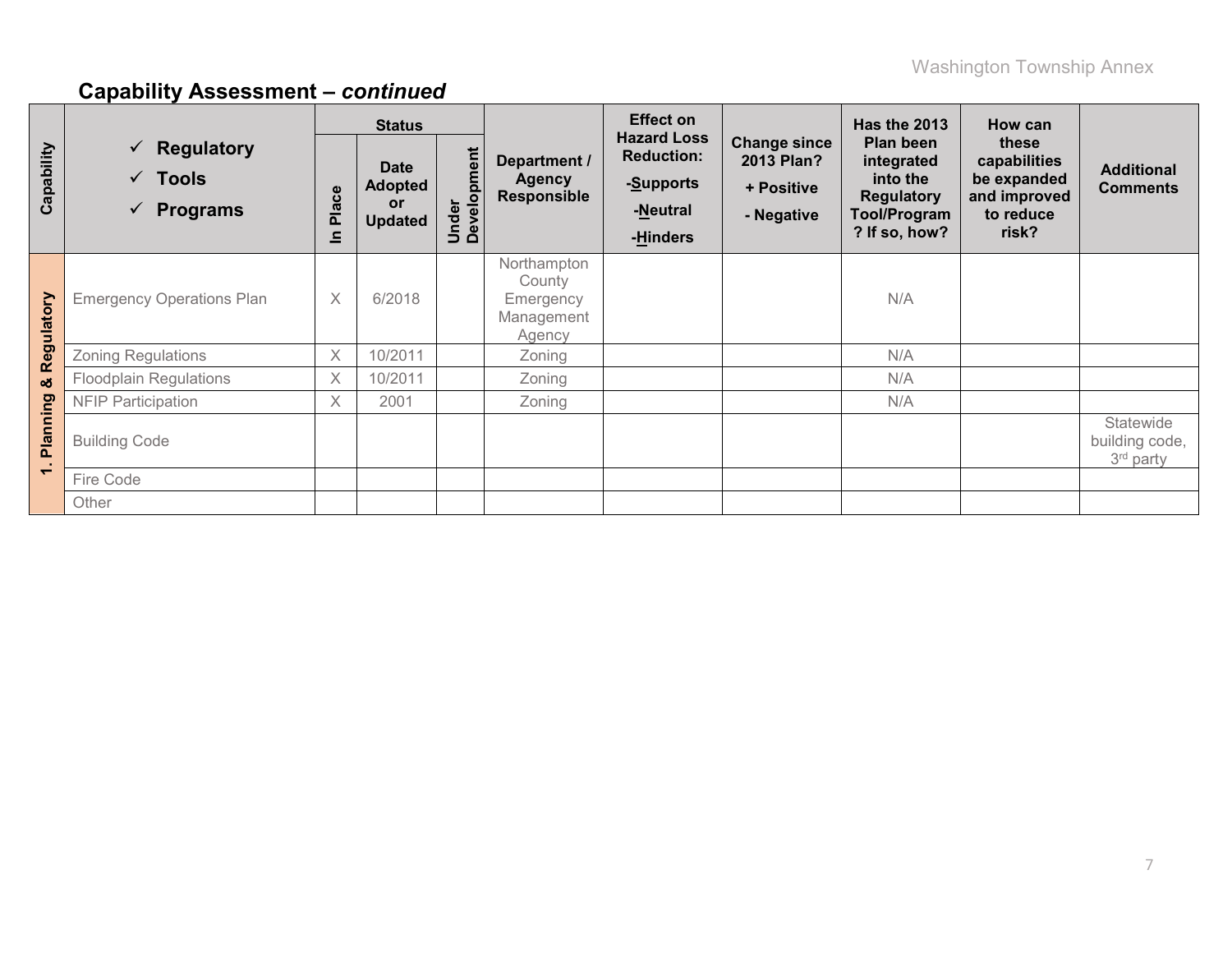| Capability              | $\checkmark$ Staff<br><b>Personnel</b><br><b>Resources</b>                                                                       | <b>Yes</b> | <b>No</b> | Department /<br><b>Agency</b>  | Change<br><b>since 2013</b><br>Plan?<br>+ Positive<br>- Negative | How can these<br>capabilities be<br>expanded and<br>improved to<br>reduce risk? | <b>Additional</b><br><b>Comments</b>                                 |
|-------------------------|----------------------------------------------------------------------------------------------------------------------------------|------------|-----------|--------------------------------|------------------------------------------------------------------|---------------------------------------------------------------------------------|----------------------------------------------------------------------|
|                         | Planners (with land use / land development knowledge)                                                                            | X          |           | Zoning                         | N/A                                                              |                                                                                 |                                                                      |
|                         | Planners or engineers (with natural and / or human-caused hazards<br>knowledge)                                                  | $\times$   |           | Zoning                         | N/A                                                              |                                                                                 |                                                                      |
| Technology              | Engineers or professionals trained in building and / or infrastructure<br>construction practices (including building inspectors) |            | X         | Township<br>Engineer           | N/A                                                              |                                                                                 | Township<br>Engineer does<br>not perform<br>building<br>inspections. |
| ఱ                       | <b>Emergency Manager</b>                                                                                                         | $\times$   |           | Board of<br><b>Supervisors</b> | N/A                                                              |                                                                                 |                                                                      |
|                         | Floodplain administrator / manager                                                                                               | X          |           | Zoning                         | N/A                                                              |                                                                                 |                                                                      |
| Administrative          | Land surveyors                                                                                                                   | $\times$   |           | Board of<br>Supervisors        | N/A                                                              |                                                                                 | Township<br>Engineer                                                 |
|                         | Staff familiar with the hazards of the community                                                                                 | X          |           | Zoning                         | N/A                                                              |                                                                                 |                                                                      |
| $\overline{\mathbf{v}}$ | Personnel skilled in Geographical Information Systems (GIS) and / or<br>FEMA's HAZUS program                                     |            |           | Zoning                         | N/A                                                              |                                                                                 |                                                                      |
|                         | Grant writers or fiscal staff to handle large / complex grants                                                                   |            | X         |                                |                                                                  |                                                                                 |                                                                      |
|                         | Other                                                                                                                            |            |           |                                |                                                                  |                                                                                 |                                                                      |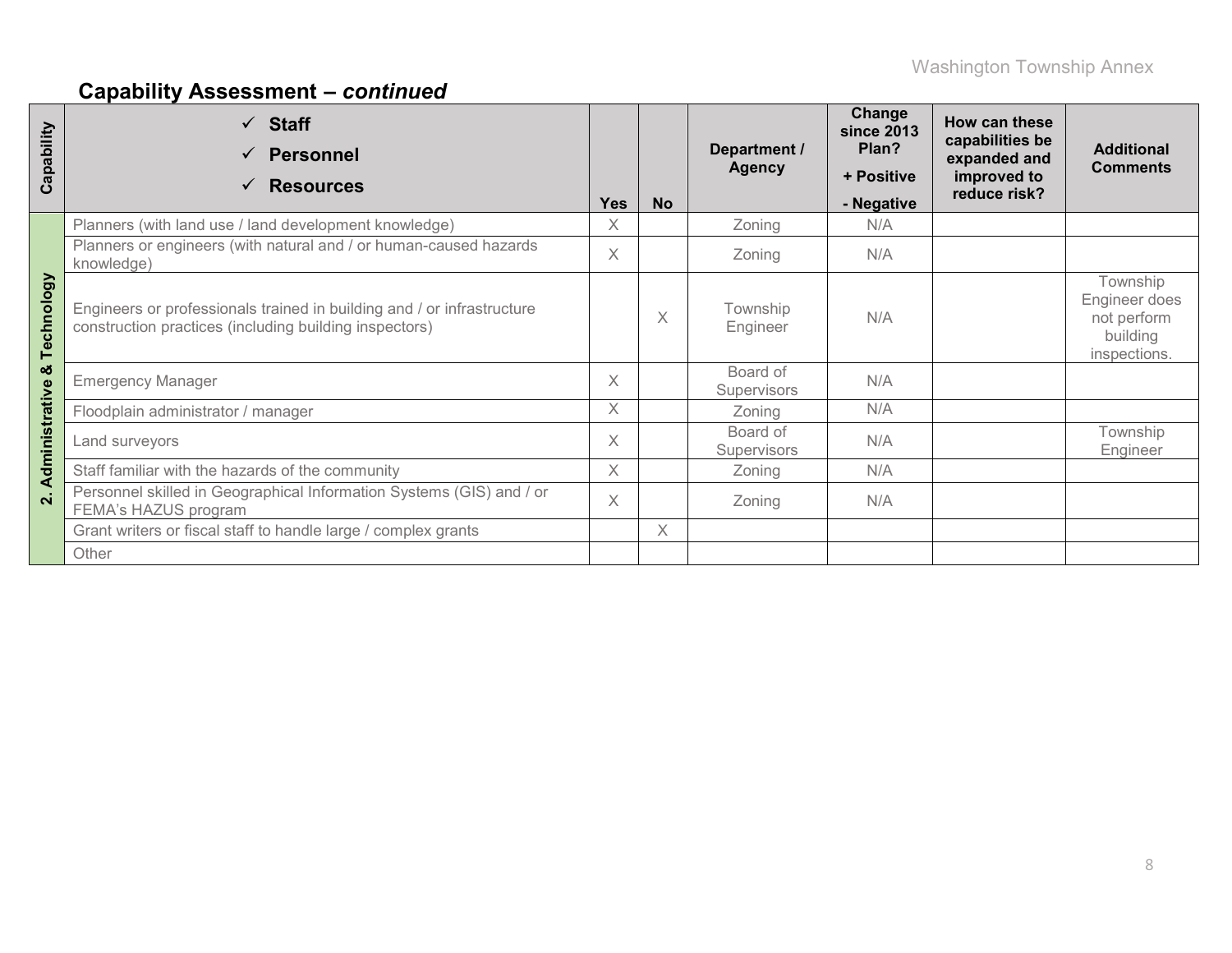| Capability            |                                                         | <b>Yes</b> | <b>No</b> | Department /<br><b>Agency</b> | <b>Change since</b><br>2013 Plan?<br>+ Positive<br>- Negative | How can these<br>capabilities be<br>expanded and<br>improved to<br>reduce risk? | <b>Additional</b><br><b>Comments</b> |
|-----------------------|---------------------------------------------------------|------------|-----------|-------------------------------|---------------------------------------------------------------|---------------------------------------------------------------------------------|--------------------------------------|
|                       | Capital improvement programming                         |            | X         |                               |                                                               |                                                                                 |                                      |
| n<br>o                | <b>Community Development Block Grants (CDBG)</b>        |            | $\times$  |                               |                                                               |                                                                                 | Township does<br>not qualify.        |
| Б                     | Special purposes taxes                                  |            | $\times$  |                               |                                                               |                                                                                 |                                      |
| $\boldsymbol{\omega}$ | Gas / Electricity utility fees                          |            | X         |                               |                                                               |                                                                                 |                                      |
| œ                     | Water / Sewer fees                                      |            | X         |                               |                                                               |                                                                                 |                                      |
| cial                  | Stormwater utility fees                                 |            | X.        |                               |                                                               |                                                                                 |                                      |
| ma                    | Development impact fees                                 |            | Χ         |                               |                                                               |                                                                                 |                                      |
| 置                     | General obligation, revenue, and / or special tax bonds |            | Χ         |                               |                                                               |                                                                                 |                                      |
| ∾                     | Partnering arrangements or intergovernmental agreements |            | X         |                               |                                                               |                                                                                 |                                      |
|                       | Other                                                   |            |           |                               |                                                               |                                                                                 |                                      |

| Capability    | Program<br>$\checkmark$<br>Organization                                                                                                                           | <b>Yes</b> | <b>No</b> | Department /<br><b>Agency</b> | <b>Change since</b><br>2013 Plan?<br>+ Positive<br>- Negative | How can these<br>capabilities be<br>expanded and<br>improved to<br>reduce risk? | <b>Additional</b><br><b>Comments</b> |
|---------------|-------------------------------------------------------------------------------------------------------------------------------------------------------------------|------------|-----------|-------------------------------|---------------------------------------------------------------|---------------------------------------------------------------------------------|--------------------------------------|
|               | <b>Firewise Communities Certification</b>                                                                                                                         |            | X         |                               | N/A                                                           |                                                                                 |                                      |
|               | <b>StormReady Certification</b>                                                                                                                                   |            | X         |                               | N/A                                                           |                                                                                 |                                      |
|               | Natural disaster or safety-related school programs                                                                                                                |            | Χ         |                               | N/A                                                           |                                                                                 |                                      |
| Outreach<br>ಯ | Ongoing public education or information programs such as,<br>responsible water use, fire safety, household preparedness, and<br>environmental education.          |            | $\times$  |                               | N/A                                                           |                                                                                 |                                      |
| Education     | Public-private partnership initiatives addressing disaster related<br>issues.                                                                                     |            | $\times$  |                               | N/A                                                           |                                                                                 |                                      |
|               | Local citizen groups or non-profit organizations focused on<br>environmental protection, emergency preparedness, access and<br>functional needs populations, etc. |            | X         |                               | N/A                                                           |                                                                                 |                                      |
|               | Other                                                                                                                                                             |            | X         |                               |                                                               |                                                                                 |                                      |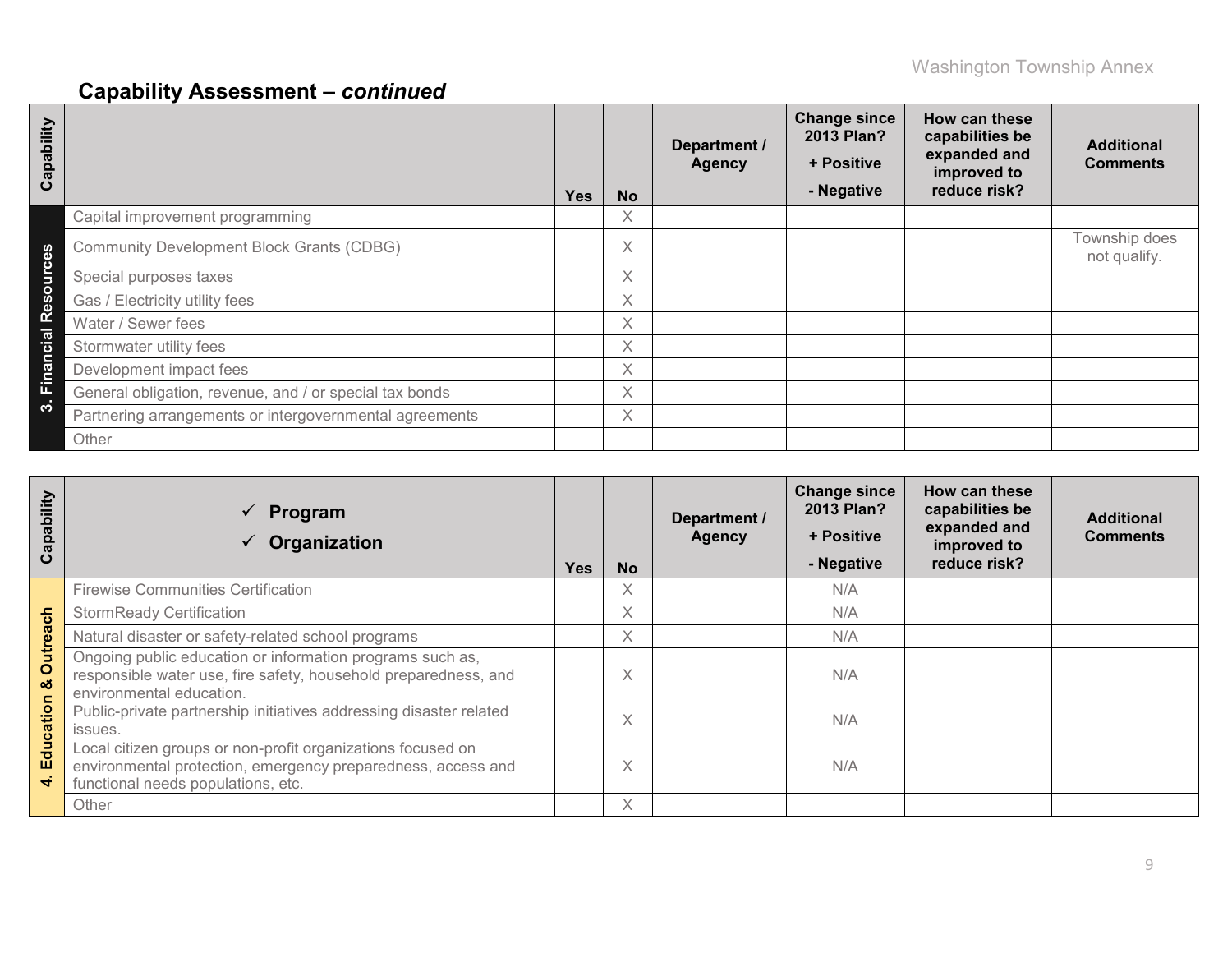| E<br>هَ           |                               |              | <b>Degree of Capability</b> |      | <b>Change since the 2013 Hazard</b><br><b>Mitigation Plan?</b> | <b>Additional Comments</b> |
|-------------------|-------------------------------|--------------|-----------------------------|------|----------------------------------------------------------------|----------------------------|
| <u>թզ</u><br>ပိ   |                               | Limited      | <b>Moderate</b>             | High | If so, how?                                                    |                            |
|                   | Planning and Regulatory       |              |                             | Χ    | <b>No</b>                                                      |                            |
| Self –<br>essment | Administrative and Technical  |              | Χ                           |      | <b>No</b>                                                      |                            |
| <u>ທີ່ 8</u>      | Financial                     | Χ            |                             |      | No                                                             |                            |
| ⋖                 | <b>Education and Outreach</b> | $\checkmark$ |                             |      | <b>No</b>                                                      |                            |

### **Known or Anticipated Future Development / Redevelopment**

| Development /<br><b>Property Name</b> | <b>Type of Development</b> | Number of Structures | Location | <b>Known Hazard Zone</b> | Description / Status |
|---------------------------------------|----------------------------|----------------------|----------|--------------------------|----------------------|
|                                       |                            |                      |          |                          |                      |

### **Natural & Non-Natural Event History Specific to Washington Township**

| Type of Event and Date(s)               | <b>FEMA Disaster #</b><br>(if applicable) | Local Damage(s) or Loss(es)                                                |  |  |  |  |
|-----------------------------------------|-------------------------------------------|----------------------------------------------------------------------------|--|--|--|--|
| Winter Storm Jonas - 1/2016             | DR-4267-PA                                | Heavy snow removal – labor, materials, equipment and damage: \$15,152.69   |  |  |  |  |
| Pennsylvania COVID-19 Pandemic - 1/2020 | DR-4506-PA                                | Emergency Protective measures to combat COVID-19 Pandemic.                 |  |  |  |  |
| Remnants of Hurricane Ida               | <b>DR-4618-PA</b>                         | Assistance to eligible individuals and families affected by this disaster. |  |  |  |  |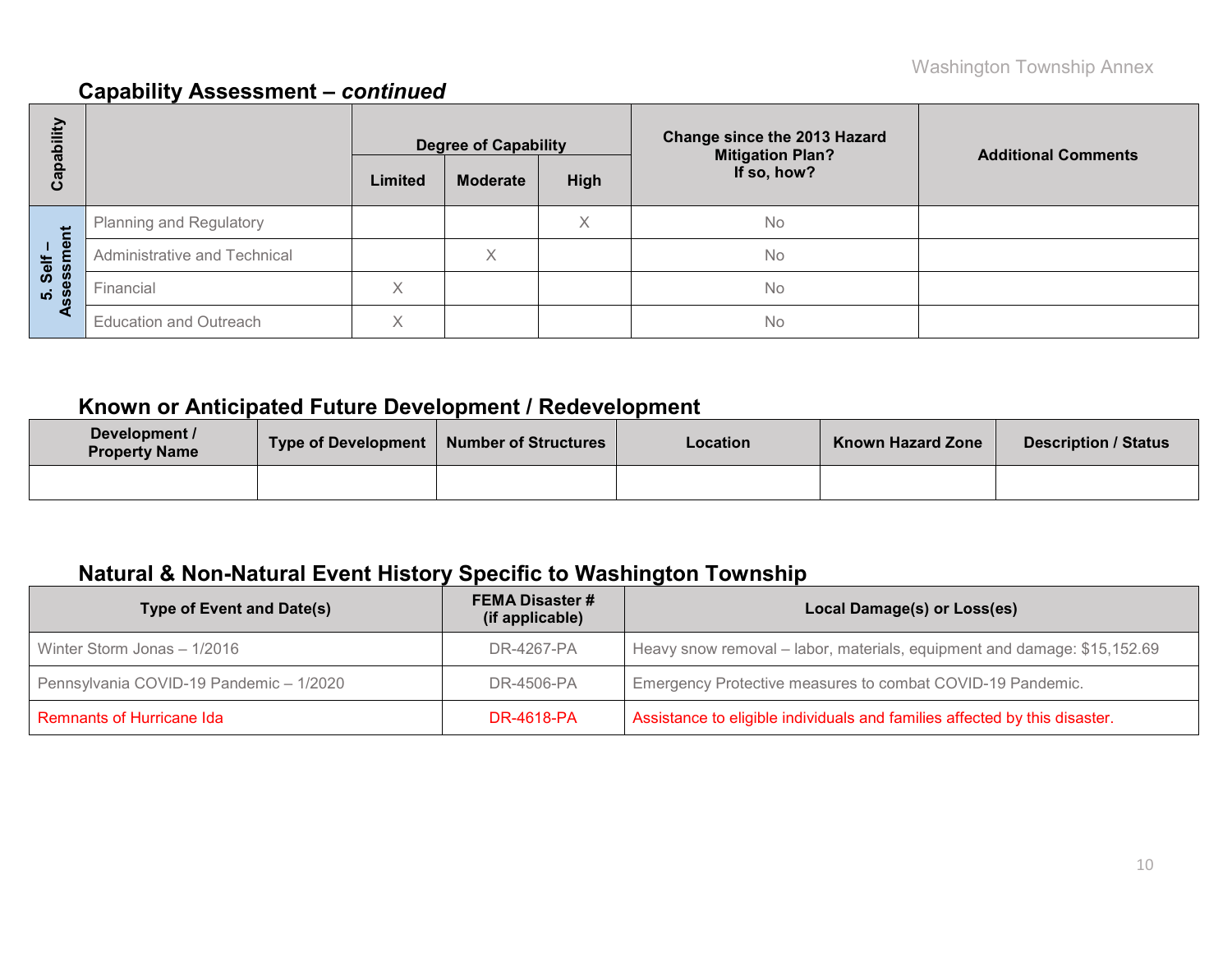# **2013 Municipal Action Plan Status**

|                         |                                                                                                                                                                                                                                                                                                                                                                                                                                                                                                                                                                                                                                                                                  |                                  |                            | <b>Status</b> |           |              |                            |  |
|-------------------------|----------------------------------------------------------------------------------------------------------------------------------------------------------------------------------------------------------------------------------------------------------------------------------------------------------------------------------------------------------------------------------------------------------------------------------------------------------------------------------------------------------------------------------------------------------------------------------------------------------------------------------------------------------------------------------|----------------------------------|----------------------------|---------------|-----------|--------------|----------------------------|--|
|                         | <b>Existing Mitigation Action</b><br>(from 2013 Hazard Mitigation Plan)                                                                                                                                                                                                                                                                                                                                                                                                                                                                                                                                                                                                          | Progress<br>No Progre<br>Unknown | Progress<br>$\blacksquare$ | Continuous    | Completed | Discontinued | <b>Additional Comments</b> |  |
| $\mathbf{1}$            | 500 Bangor Junction Road Stormwater Upgrades - Install additional storm sewer<br>piping under the abandoned railroad bed to allow downstream flow. This will eliminate<br>the damming causing the flooding condition, which requires closing of the road. Will<br>eliminate flooding the access to 500 Bangor Junction Road. (1 residential). Will reduce<br>the need for Township Road crew to place road closure signs and reduce the need for<br>the Township Police and Fire Department from doing traffic control at this site.                                                                                                                                             | $\times$                         |                            |               |           |              | No progress                |  |
| $\overline{2}$          | 300 Block of American Bangor Road Stormwater Upgrades - Install additional or larger<br>storm sewer piping to allow the storm water to flow to the south side of American<br>Bangor Road without toping over the roadway. Clear vegetation and trees, excavate<br>and clean the roadside swales on the north side of American Bangor Road to allow<br>more volume of water to remain within the swale. This will eliminate the flooding<br>condition, which requires closing of the road. Will reduce the need for Township Road<br>crew to place road closure signs and reduce the need for the Township Police and Fire<br>Department from doing traffic control at this site. | $\times$                         |                            |               |           |              | No progress                |  |
| $\overline{3}$          | Storm sewers at Elm Avenue; 700 block Rutt Road; 2500 block of Ackermanville Road:<br>and 200 block Oak Road – Install catch basins and storm sewer piping. This will<br>eliminate the need for street clean up and street repair after flooding or sever rain. This<br>will also eliminate the flooding condition specific to 726 Rutt Road.                                                                                                                                                                                                                                                                                                                                    | $\times$                         |                            |               |           |              | No progress                |  |
| $\overline{\mathbf{4}}$ | 300 Block of Flicksville Road Stormwater Upgrades - Install catch basins and storm<br>sewer piping to discharge the low-lying area to the Martins Creek. This will eliminate<br>the flooding condition, which requires closing of the road. Will eliminate the flooding of<br>302, 304 and 311 Flicksville Road (3 residential). Will reduce the need for Township<br>Road crew to place road closure signs and reduce the need for the Township Police<br>and Fire Department from doing traffic control at this site.                                                                                                                                                          | $\times$                         |                            |               |           |              | No progress                |  |
| 5                       | Riprap installation at 1st block of Brodt Road, and 1st block of Mack Road - These are<br>problem areas with road shoulder wash outs during flooding or sever rain events.<br>This would disperse the energy of the water and eliminate road repairs.                                                                                                                                                                                                                                                                                                                                                                                                                            | X                                |                            |               |           |              | No progress                |  |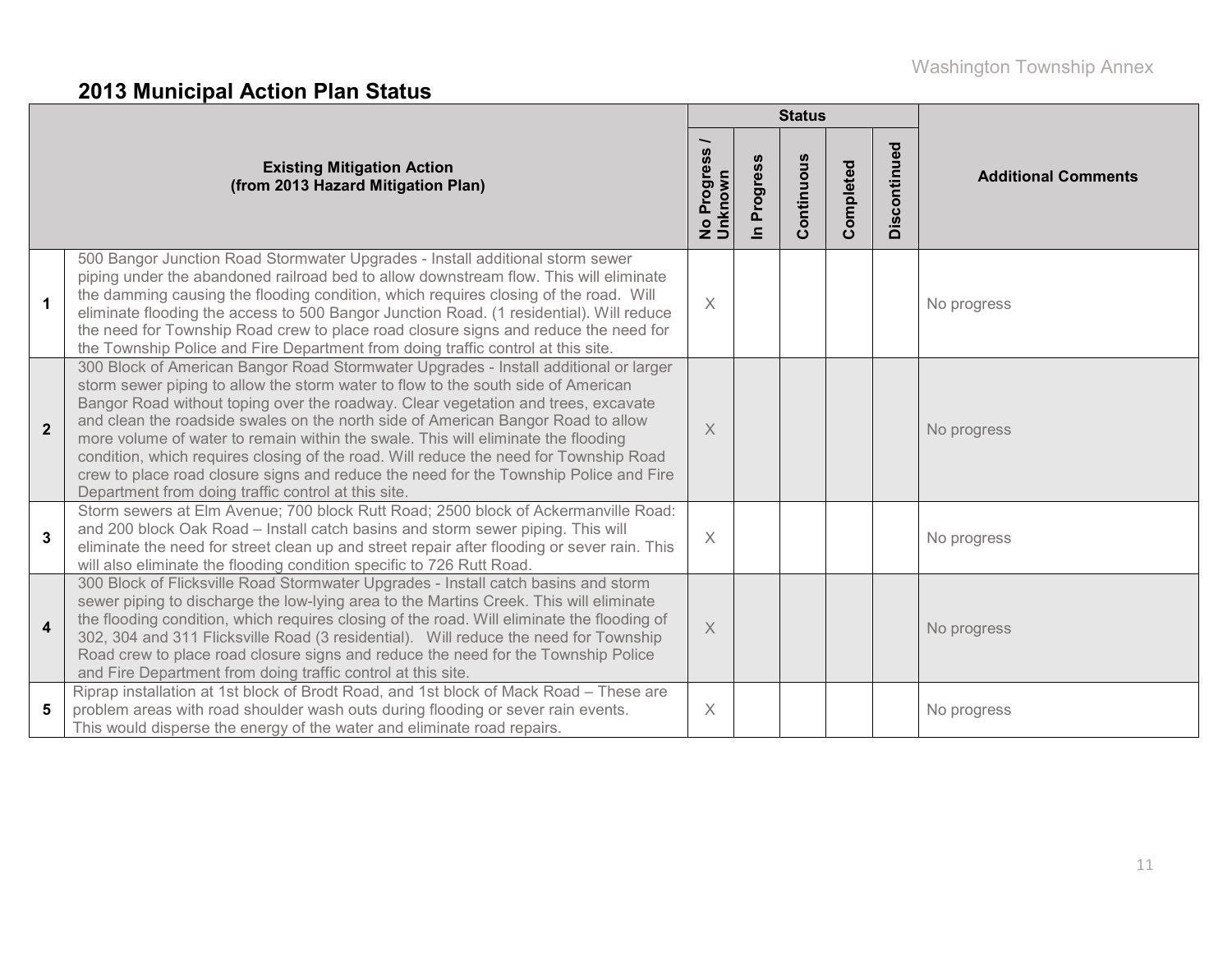# **2013 Municipal Action Plan Status –** *continued*

|                |                                                                                                                                                                                                                                                                                                                                                                                                                                                                                                                                                                                                                                                                                                                                                                                                                                                                                                                                       |                          |                      | <b>Status</b> |           |              |                            |  |
|----------------|---------------------------------------------------------------------------------------------------------------------------------------------------------------------------------------------------------------------------------------------------------------------------------------------------------------------------------------------------------------------------------------------------------------------------------------------------------------------------------------------------------------------------------------------------------------------------------------------------------------------------------------------------------------------------------------------------------------------------------------------------------------------------------------------------------------------------------------------------------------------------------------------------------------------------------------|--------------------------|----------------------|---------------|-----------|--------------|----------------------------|--|
|                | <b>Existing Mitigation Action</b><br>(from 2013 Hazard Mitigation Plan)                                                                                                                                                                                                                                                                                                                                                                                                                                                                                                                                                                                                                                                                                                                                                                                                                                                               | No Progress /<br>Unknown | Progress<br>$\equiv$ | Continuous    | Completed | Discontinued | <b>Additional Comments</b> |  |
| $6\phantom{1}$ | 600-700 block of Washington Blvd (Route 191) Mitigation - Fill the eroded area on the<br>south side of Washington Blvd (Route 191) caused by the topping over of the Waltz<br>Creek. This will eliminate the flooding condition, which requires closing of the road.<br>Will keep the Waltz Creek within its banks and potentially prevent the flooding of 625,<br>630 and 636 Washington Blvd. (2 residential and 1 business). Will reduce the need for<br>PennDOT to place road closure signs and reduce/eliminate the need for the Township<br>Police and Fire Department from doing traffic control at this site. Provide for safe travel<br>to the general public.<br>PennDOT would need to obtain permission from the property owner to place fill on the<br>site. The Township may assist by providing some fill. PennDOT would need to provide<br>equipment and manpower for the final grading and stabilization of the fill. | X                        |                      |               |           |              | No progress                |  |
| $\overline{7}$ | Hahn Road Reconstruction and Stormwater Upgrades - Road reconstruction, replace<br>existing storm sewer piping with larger pipes, install additional catch basins, and storm<br>sewer piping to handle the volume of storm water.<br>This will eliminate the erosion and washouts. Will reduce the continuous restoration<br>required by the Township Road crew after rain events.                                                                                                                                                                                                                                                                                                                                                                                                                                                                                                                                                    | $\times$                 |                      |               |           |              | No progress                |  |
| 8              | 800 Block of Rutt Road Stormwater Upgrades - Installation of larger storm sewer pipes<br>to carry the volume of water, preventing the toping over of the upstream inlet during<br>heavy rain events and washouts within Washington Township and the Borough of<br>Bangor.<br>This would reduce the potential of flooding of 35+ residential units and 3 businesses<br>and eliminate extensive restoration by the Bangor Borough and Washington<br>Township road crews. This will eliminate the flooding condition, which requires closing<br>of the road. Will reduce the need for Bangor Borough and Washington Township Road<br>crews to place road closure signs and reduce the need for the Bangor Borough and<br>Washington Township Police and Fire Departments from doing traffic control at this site.                                                                                                                        | $\times$                 |                      |               |           |              | No progress                |  |
| 9              | 1100 block of Mt Pleasant Road Stream Channel Restoration - Will eliminate road<br>flooding due to the stream flow diversion from previous storm events. Restoring all of<br>the stream flow to the existing pipe under the roadway.<br>This will eliminate the flooding condition, which requires closing of the road. Will reduce<br>the need for Township Road crew to place road closure signs, clean up, and reduce the<br>need for the Washington Township Police and Fire Departments from doing traffic<br>control at this site.                                                                                                                                                                                                                                                                                                                                                                                              | $\times$                 |                      |               |           |              | No progress                |  |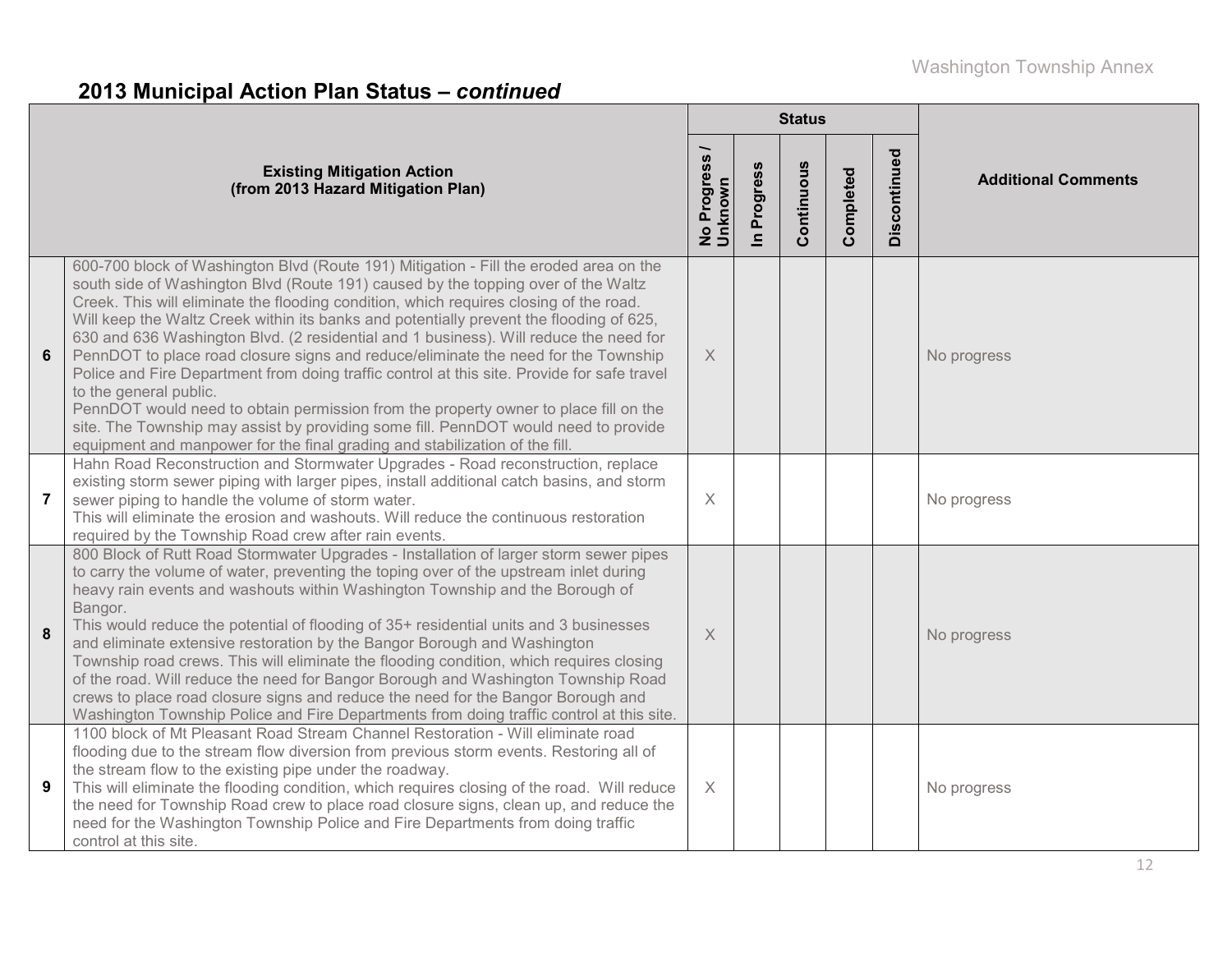# **2013 Municipal Action Plan Status –** *continued*

|    |                                                                                                                                                                                                                                                                                                                                                                                                                                                                                                               |                            |             | <b>Status</b> |           |              |                            |
|----|---------------------------------------------------------------------------------------------------------------------------------------------------------------------------------------------------------------------------------------------------------------------------------------------------------------------------------------------------------------------------------------------------------------------------------------------------------------------------------------------------------------|----------------------------|-------------|---------------|-----------|--------------|----------------------------|
|    | <b>Existing Mitigation Action</b><br>(from 2013 Hazard Mitigation Plan)                                                                                                                                                                                                                                                                                                                                                                                                                                       | ၜႍ<br>No Progre<br>Unknown | rogres<br>൨ | Continuous    | Completed | Discontinued | <b>Additional Comments</b> |
| 10 | Retrofit structures located in hazard-prone areas to protect structures from future<br>damage, with repetitive loss and severe repetitive loss properties as priority.<br>Phase 1: Identify appropriate candidates for retrofitting based on cost- effectiveness<br>versus relocation.<br>Phase 2: Where retrofitting is determined to be a viable option, work with property<br>owners toward implementation of that action based on available funding from FEMA<br>and local match availability.            | X                          |             |               |           |              | No progress                |
| 11 | Purchase, or relocate structures located in hazard- prone areas to protect structures<br>from future damage, with repetitive loss and severe repetitive loss properties as priority.<br>Phase 1: Identify appropriate candidates for relocation based on cost effectiveness<br>versus retrofitting.<br>Phase 2: Where relocation is determined to be a viable option, work with property<br>owners toward implementation of that action based on available funding from FEMA<br>and local match availability. | $\times$                   |             |               |           |              | No progress                |
| 12 | Maintain compliance with and good-standing in the NFIP including adoption and<br>enforcement of floodplain management requirements (e.g. regulating all new and<br>substantially improved construction in Special Hazard Flood Areas), floodplain<br>identification and mapping, and flood insurance outreach to the community.<br>Further, continue to meet and/or exceed the minimum NFIP standards and criteria<br>through the following NFIP- related continued compliance actions identified as below.   |                            |             | $\times$      |           |              |                            |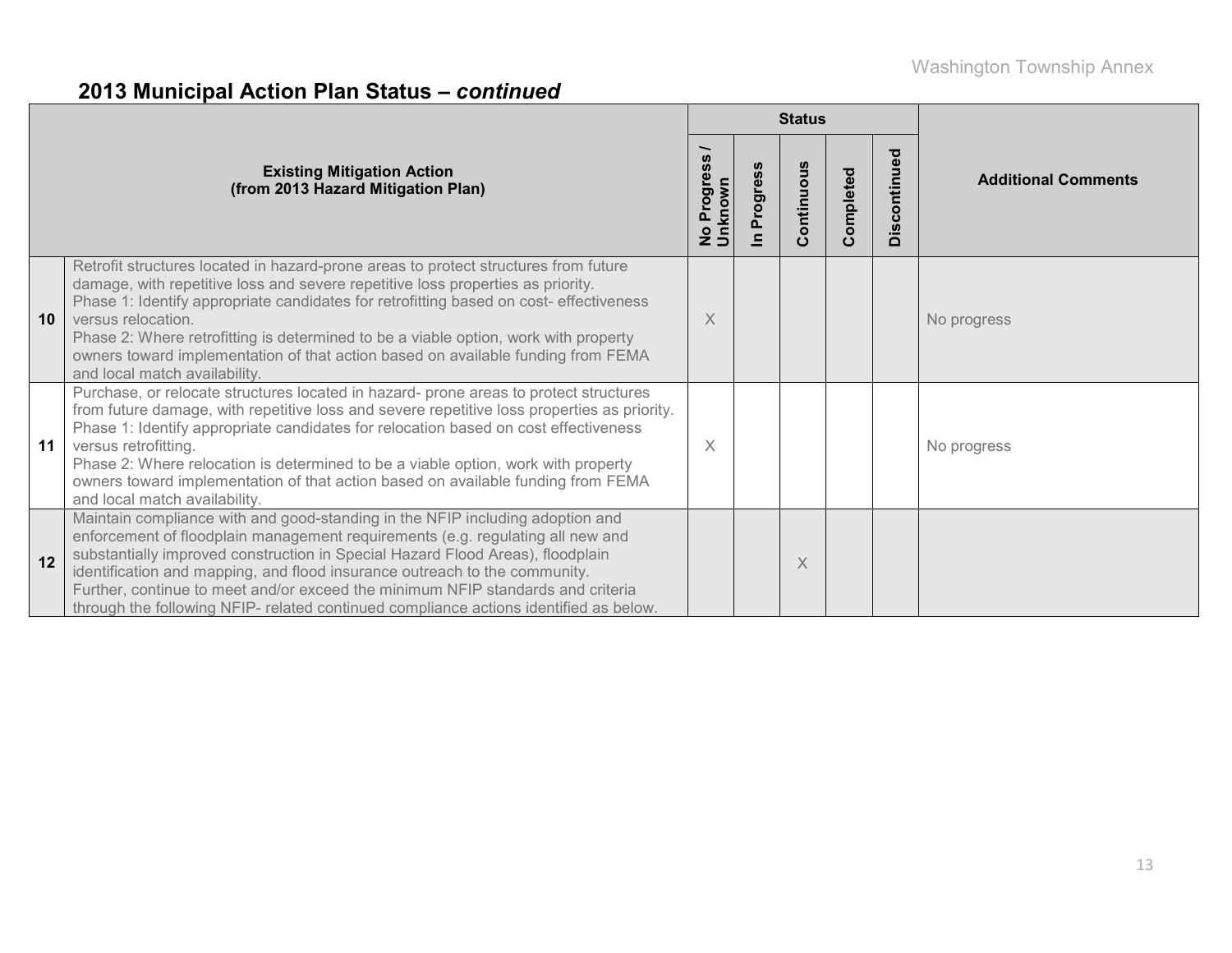#### **2013 Municipal Action Plan Status –** *continued*

|    |                                                                                                                                                                                                                                                                                                                                                                                           |                                          |                      | <b>Status</b> |           |              |                            |
|----|-------------------------------------------------------------------------------------------------------------------------------------------------------------------------------------------------------------------------------------------------------------------------------------------------------------------------------------------------------------------------------------------|------------------------------------------|----------------------|---------------|-----------|--------------|----------------------------|
|    | <b>Existing Mitigation Action</b><br>(from 2013 Hazard Mitigation Plan)                                                                                                                                                                                                                                                                                                                   | Progress<br>No Progre<br>Unk <u>nown</u> | Progress<br>$\equiv$ | Continuous    | Completed | Discontinued | <b>Additional Comments</b> |
|    |                                                                                                                                                                                                                                                                                                                                                                                           |                                          |                      |               |           |              |                            |
| 14 | Begin the process to adopt higher regulatory standards to manage flood risk (i.e.<br>increased freeboard, cumulative substantial damage/improvements).                                                                                                                                                                                                                                    | $\times$                                 |                      |               |           |              | No progress                |
| 15 | Determine if a Community Assistance Visit (CAV) or Community Assistance Contact<br>(CAC) is needed, and schedule if needed.                                                                                                                                                                                                                                                               | $\times$                                 |                      |               |           |              | No progress                |
| 16 | Have designated NFIP Floodplain Administrator (FPA) become a Certified Floodplain<br>Manager through the ASFPM, and pursue relevant continuing education training such<br>as FEMA Benefit-Cost Analysis.                                                                                                                                                                                  | $\times$                                 |                      |               |           |              | No progress                |
| 17 | Participate in the Community Rating System (CRS) to further manage flood risk and<br>reduce flood insurance premiums for NFIP policyholders. This shall start with the<br>submission to FEMA-DHS of a Letter of Intent to join CRS, followed by the completion<br>and submission of an application to the program once the community's current<br>compliance with the NFIP is established | $\times$                                 |                      |               |           |              | No progress                |
| 18 | Archive elevation certificates                                                                                                                                                                                                                                                                                                                                                            |                                          |                      | $\times$      |           |              |                            |
| 19 | Continue to support the implementation, monitoring, maintenance, and updating of this<br>Plan, as defined in Section 7.0                                                                                                                                                                                                                                                                  |                                          |                      | X             |           |              |                            |
| 20 | Complete the ongoing updates of the Comprehensive Emergency Management Plans                                                                                                                                                                                                                                                                                                              |                                          |                      | $\chi$        |           |              |                            |
| 21 | Create/enhance/ maintain mutual aid agreements with neighboring communities for<br>continuity of operations.                                                                                                                                                                                                                                                                              |                                          |                      | X             |           |              |                            |
| 22 | Identify and develop agreements with entities that can provide support with<br>FEMA/PEMA paperwork after disasters; qualified damage assessment personnel -<br>Improve post- disaster capabilities - damage assessment; FEMA/PEMA paperwork<br>compilation, submissions, record-keeping                                                                                                   | $\times$                                 |                      |               |           |              | No progress                |
| 23 | Work with regional agencies (i.e. County and PEMA) to help develop damage<br>assessment capabilities at the local level through such things as training programs,<br>certification of qualified individuals (e.g. code officials, floodplain managers, engineers).                                                                                                                        | $\times$                                 |                      |               |           |              | No progress                |

#### **Notes:**

**1.** Actions not carried through to the 2018 Action Plan are so noted.

**2.** To maintain National Flood Insurance Program (NFIP) compliance, actions related to the NFIP were carried through to the 2018 Action Plan even if identified by the municipality as completed.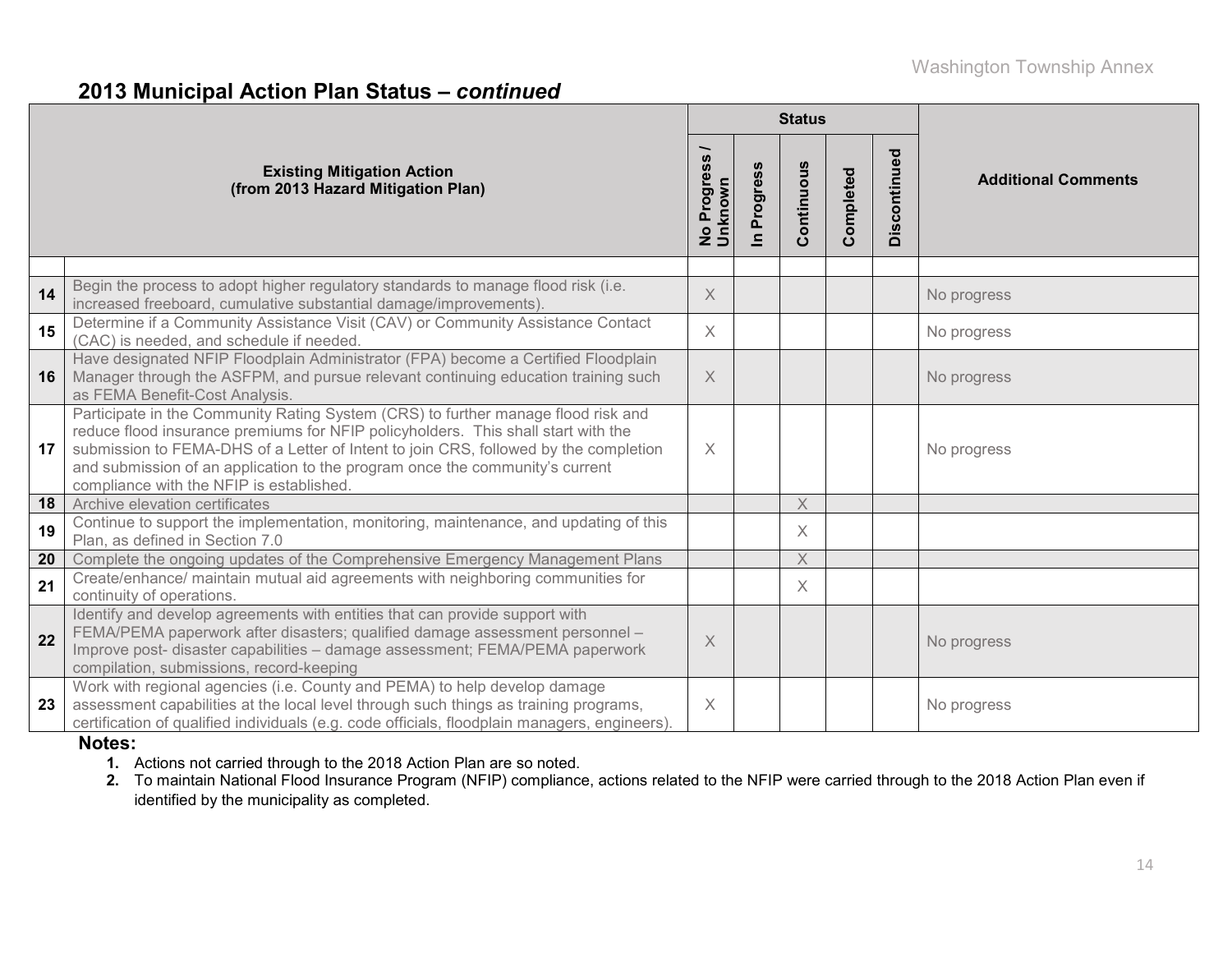# **2018 Mitigation Action Plan**

|                | <b>Mitigation Action</b>                                                                                                                                                                                                                                                                                                                                                                                                                                                                                                                                                                                                                                                                                          | <b>Mitigation</b><br><b>Technique</b><br>Category | Hazard(s)<br><b>Addressed</b> | <b>Priority</b><br>(H/M/L) | <b>Estimated</b><br>Cost | <b>Potential</b><br><b>Funding</b>                                          | <b>Lead Agency</b><br>/ Department | Implementation<br><b>Schedule</b>       | <b>Applies to</b><br>New and / or<br><b>Existing</b><br><b>Structures</b> |
|----------------|-------------------------------------------------------------------------------------------------------------------------------------------------------------------------------------------------------------------------------------------------------------------------------------------------------------------------------------------------------------------------------------------------------------------------------------------------------------------------------------------------------------------------------------------------------------------------------------------------------------------------------------------------------------------------------------------------------------------|---------------------------------------------------|-------------------------------|----------------------------|--------------------------|-----------------------------------------------------------------------------|------------------------------------|-----------------------------------------|---------------------------------------------------------------------------|
| 1              | 500 Bangor Junction Road<br>Stormwater Upgrades - Install<br>additional storm sewer piping under<br>the abandoned railroad bed to allow<br>downstream flow. This will eliminate<br>the damming causing the flooding<br>condition, which requires closing of<br>the road. Will eliminate flooding the<br>access to 500 Bangor Junction Road.<br>(1 residential). Will reduce the need<br>for Township Road crew to place<br>road closure signs and reduce the<br>need for the Township Police and<br>Fire Department from doing traffic<br>control at this site.                                                                                                                                                   | Structure &<br>Infrastructure                     | Flood                         | High                       | Low                      | <b>FEMA</b><br>Mitigation<br>Grant<br>Funding;<br>Township<br><b>Budget</b> | Township                           | Short-term<br>(depending on<br>funding) | Existing                                                                  |
| $\overline{2}$ | 300 Block of American Bangor Road<br>Stormwater Upgrades - Install<br>additional or larger storm sewer<br>piping to allow the storm water to<br>flow to the south side of American<br>Bangor Road without toping over the<br>roadway. Clear vegetation and trees,<br>excavate and clean the roadside<br>swales on the north side of American<br>Bangor Road to allow more volume<br>of water to remain within the swale.<br>This will eliminate the flooding<br>condition, which requires closing of<br>the road. Will reduce the need for<br>Township Road crew to place road<br>closure signs and reduce the need for<br>the Township Police and Fire<br>Department from doing traffic control<br>at this site. | Structure &<br>Infrastructure                     | Flood                         | Low                        | Medium                   | <b>FEMA</b><br>Mitigation<br>Grant<br>Funding;<br>Township<br><b>Budget</b> | Township                           | Short-term<br>(depending on<br>funding) | Existing                                                                  |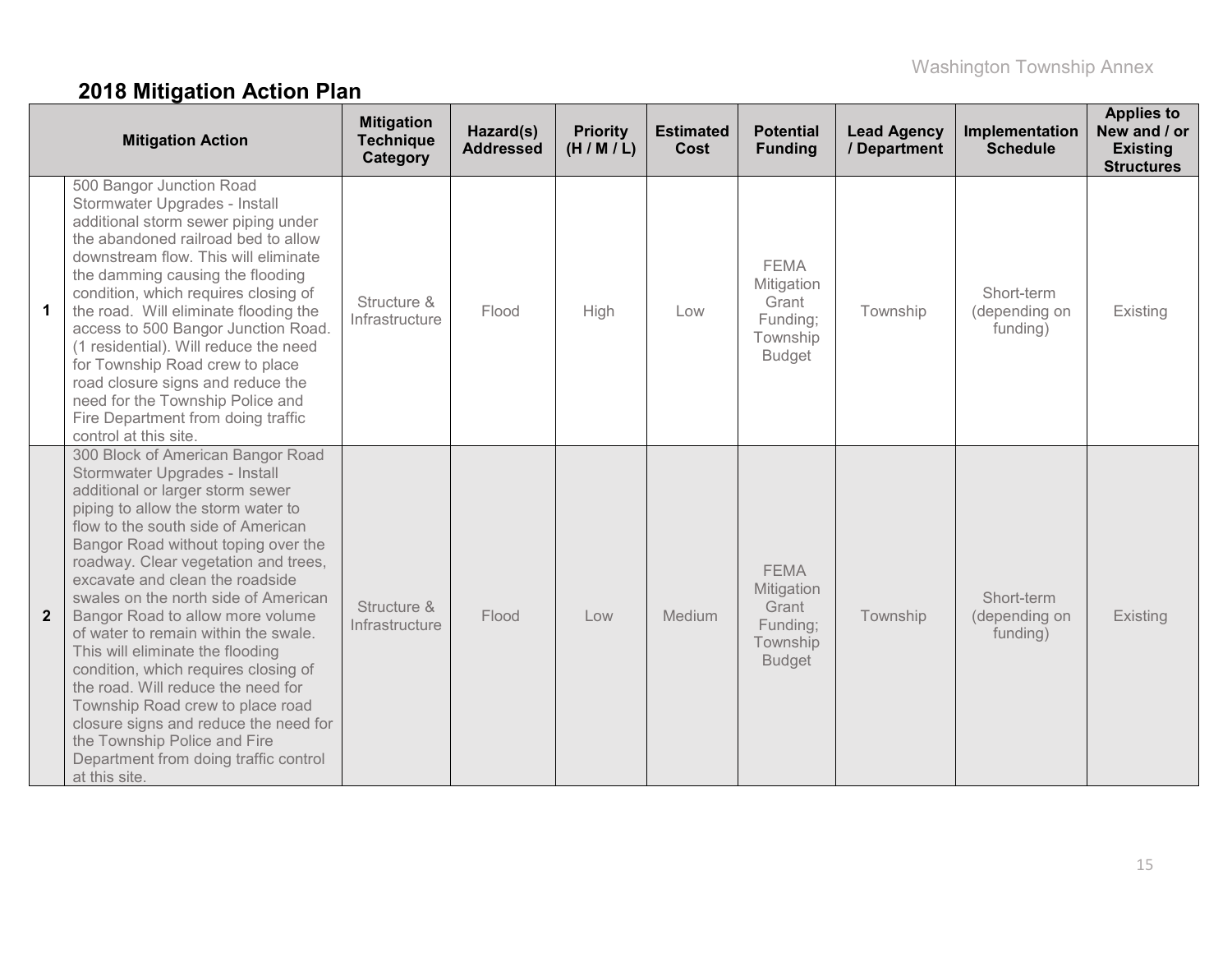|                | <b>Mitigation Action</b>                                                                                                                                                                                                                                                                                                                                                                                                                                                                                                                        | <b>Mitigation</b><br><b>Technique</b><br>Category | Hazard(s)<br><b>Addressed</b> | <b>Priority</b><br>(H/M/L) | <b>Estimated</b><br>Cost | <b>Potential</b><br><b>Funding</b>                                          | <b>Lead Agency</b><br>/ Department | Implementation<br><b>Schedule</b>       | <b>Applies to</b><br>New and / or<br><b>Existing</b><br><b>Structures</b> |
|----------------|-------------------------------------------------------------------------------------------------------------------------------------------------------------------------------------------------------------------------------------------------------------------------------------------------------------------------------------------------------------------------------------------------------------------------------------------------------------------------------------------------------------------------------------------------|---------------------------------------------------|-------------------------------|----------------------------|--------------------------|-----------------------------------------------------------------------------|------------------------------------|-----------------------------------------|---------------------------------------------------------------------------|
| $\mathbf{3}$   | Storm sewers at Elm Avenue; 700<br>block Rutt Road; 2500 block of<br>Ackermanville Road; and 200 block<br>Oak Road - Install catch basins and<br>storm sewer piping. This will<br>eliminate the need for street clean up<br>and street repair after flooding or<br>sever rain. This will also eliminate the<br>flooding condition specific to 726 Rutt<br>Road.                                                                                                                                                                                 | Structure &<br>Infrastructure                     | Flood                         | Low                        | Medium                   | <b>FEMA</b><br>Mitigation<br>Grant<br>Funding;<br>Township<br><b>Budget</b> | Township                           | Short-term<br>(depending on<br>funding) | Existing                                                                  |
| $\overline{4}$ | 300 Block of Flicksville Road<br>Stormwater Upgrades - Install catch<br>basins and storm sewer piping to<br>discharge the low-lying area to the<br>Martins Creek. This will eliminate the<br>flooding condition, which requires<br>closing of the road. Will eliminate the<br>flooding of 302, 304 and 311<br>Flicksville Road (3 residential). Will<br>reduce the need for Township Road<br>crew to place road closure signs and<br>reduce the need for the Township<br>Police and Fire Department from<br>doing traffic control at this site. | Structure &<br>Infrastructure                     | Flood                         | Medium                     | Medium                   | <b>FEMA</b><br>Mitigation<br>Grant<br>Funding;<br>Township<br><b>Budget</b> | Township                           | Short-term<br>(depending on<br>funding) | Existing                                                                  |
| 5              | Riprap installation at 1st block of<br>Brodt Road, and 1st block of Mack<br>Road - These are problem areas with<br>road shoulder wash outs during<br>flooding or sever rain events. This<br>would disperse the energy of the<br>water and eliminate road repairs.                                                                                                                                                                                                                                                                               | Structure &<br>Infrastructure                     | Flood                         | Low                        | Medium                   | <b>FEMA</b><br>Mitigation<br>Grant<br>Funding;<br>Township<br><b>Budget</b> | Township                           | Short-term<br>(depending on<br>funding) | Existing                                                                  |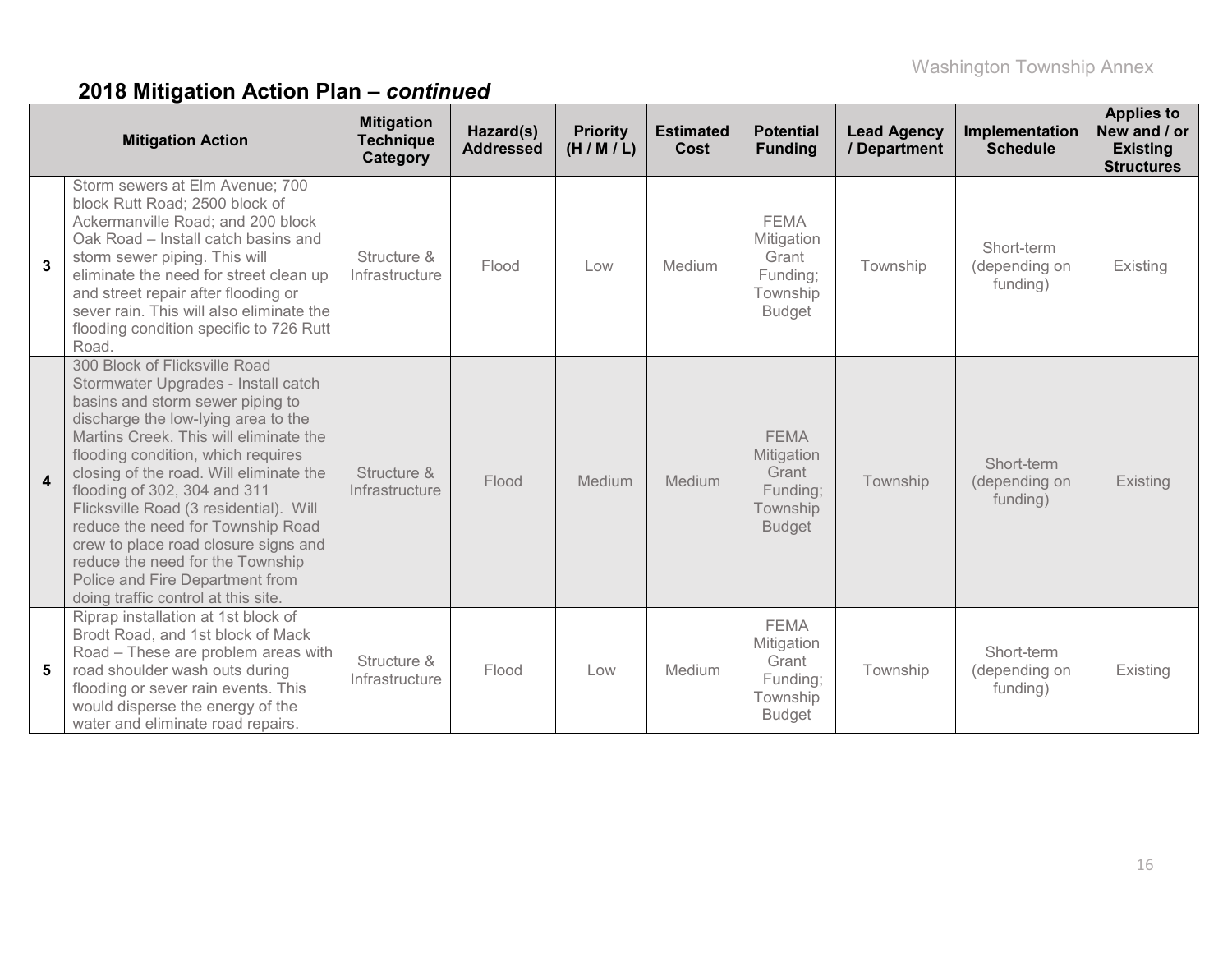|                | <b>Mitigation Action</b>                                                                                                                                                                                                                                                                                                                                                                                                                                                                                                                                                                                                                                                                                                                                                                                                                                                                                                                                                   | <b>Mitigation</b><br><b>Technique</b><br>Category | Hazard(s)<br><b>Addressed</b>        | <b>Priority</b><br>(H/M/L) | <b>Estimated</b><br><b>Cost</b> | <b>Potential</b><br><b>Funding</b>                                          | <b>Lead Agency</b><br>/ Department                         | Implementation<br><b>Schedule</b>       | <b>Applies to</b><br>New and / or<br><b>Existing</b><br><b>Structures</b> |
|----------------|----------------------------------------------------------------------------------------------------------------------------------------------------------------------------------------------------------------------------------------------------------------------------------------------------------------------------------------------------------------------------------------------------------------------------------------------------------------------------------------------------------------------------------------------------------------------------------------------------------------------------------------------------------------------------------------------------------------------------------------------------------------------------------------------------------------------------------------------------------------------------------------------------------------------------------------------------------------------------|---------------------------------------------------|--------------------------------------|----------------------------|---------------------------------|-----------------------------------------------------------------------------|------------------------------------------------------------|-----------------------------------------|---------------------------------------------------------------------------|
| 6              | 600-700 block of Washington Blvd<br>(Route 191) Mitigation - Fill the<br>eroded area on the south side of<br>Washington Blvd (Route 191)<br>caused by the topping over of the<br>Waltz Creek. This will eliminate the<br>flooding condition, which requires<br>closing of the road. Will keep the<br>Waltz Creek within its banks &<br>potentially prevent the flooding of<br>625, 630 & 636 Washington Blvd. (2)<br>residential and 1 business). Will<br>reduce the need for PennDOT to<br>place road closure signs& reduce /<br>eliminate the need for the Township<br>Police & Fire Department from doing<br>traffic control at this site. Provide for<br>safe travel to the general public.<br>PennDOT would need to obtain<br>permission from the property owner<br>to place fill on the site. The<br>Township may assist by providing<br>some fill. PennDOT would need to<br>provide equipment & manpower for<br>the final grading and stabilization of<br>the fill. | Structure &<br>Infrastructure                     | Flood;<br>Transportation<br>Accident | <b>High</b>                | Low                             | PennDOT                                                                     | PennDOT,<br>with support<br>from<br>Washington<br>Township | Short-term<br>(depending on<br>funding) | Existing                                                                  |
| $\overline{7}$ | Hahn Road Reconstruction &<br>Stormwater Upgrades - Road<br>reconstruction, replace existing<br>storm sewer piping with larger pipes<br>& install additional catch basins &<br>storm sewer piping to handle the<br>volume of storm water. This will<br>eliminate the erosion & washouts.<br>Will reduce the continuous<br>restoration required by the Twp.<br>Road crew after rain events.                                                                                                                                                                                                                                                                                                                                                                                                                                                                                                                                                                                 | Structure &<br>Infrastructure                     | Flood;<br>Transportation<br>Accident | Low                        | Medium                          | <b>FEMA</b><br>Mitigation<br>Grant<br>Funding;<br>Township<br><b>Budget</b> | Township                                                   | Long-term<br>(depending on<br>funding)  | Existing                                                                  |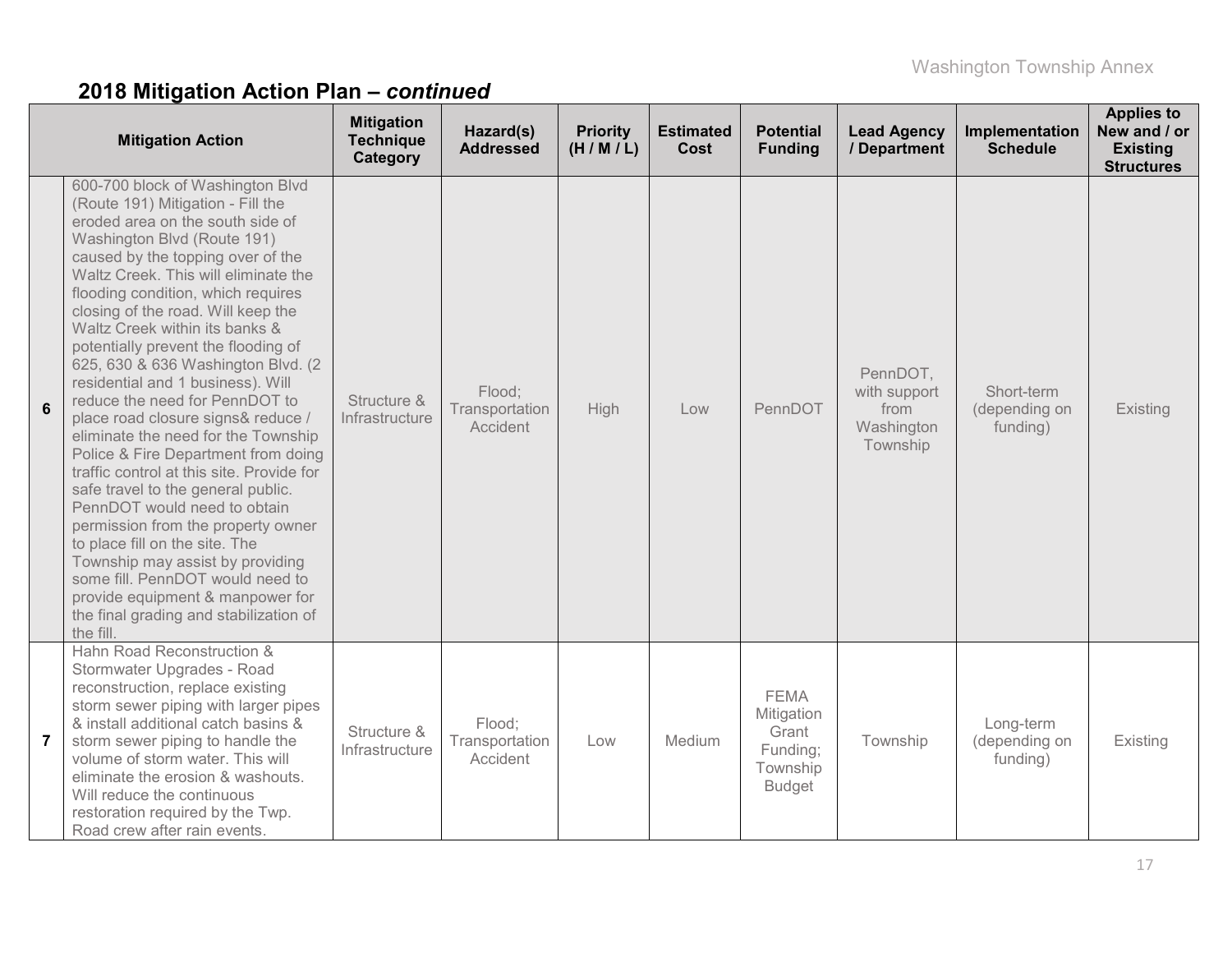|   | <b>Mitigation Action</b>                                                                                                                                                                                                                                                                                                                                                                                                                                                                                                                                                                                                                                                                                                                                                                                             | <b>Mitigation</b><br><b>Technique</b><br>Category | Hazard(s)<br><b>Addressed</b>               | <b>Priority</b><br>(H/M/L) | <b>Estimated</b><br>Cost | <b>Potential</b><br><b>Funding</b>                                          | <b>Lead Agency</b><br>/ Department | Implementation<br><b>Schedule</b>       | <b>Applies to</b><br>New and / or<br><b>Existing</b><br><b>Structures</b> |
|---|----------------------------------------------------------------------------------------------------------------------------------------------------------------------------------------------------------------------------------------------------------------------------------------------------------------------------------------------------------------------------------------------------------------------------------------------------------------------------------------------------------------------------------------------------------------------------------------------------------------------------------------------------------------------------------------------------------------------------------------------------------------------------------------------------------------------|---------------------------------------------------|---------------------------------------------|----------------------------|--------------------------|-----------------------------------------------------------------------------|------------------------------------|-----------------------------------------|---------------------------------------------------------------------------|
| 8 | 800 Block of Rutt Road Stormwater<br>Upgrades - Installation of larger<br>storm sewer pipes to carry the<br>volume of water, preventing the<br>toping over of the upstream inlet<br>during heavy rain events &<br>washouts within Washington<br>Township & the Borough of Bangor.<br>This would reduce the potential of<br>flooding of 35+ residential units & 3<br>businesses & eliminate extensive<br>restoration by the Bangor Borough<br>& Washington Twp. road crews.<br>This will eliminate the flooding<br>condition, which requires closing of<br>the road. Will reduce the need for<br>Bangor Borough & Washington<br>Twp. Road crews to place road<br>closure signs & reduce the need for<br>the Bangor Borough & Washington<br>Twp. Police & Fire Departments<br>from doing traffic control at this site. | Structure &<br>Infrastructure                     | Flood;<br>Transportation<br><b>Accident</b> | Low                        | High                     | <b>FEMA</b><br>Mitigation<br>Grant<br>Funding;<br>Township<br><b>Budget</b> | Township                           | Short-term<br>(depending on<br>funding) | Existing                                                                  |
| 9 | 1100 block of Mt Pleasant Road<br>Stream Channel Restoration - Will<br>eliminate road flooding due to the<br>stream flow diversion from previous<br>storm events. Restoring all of the<br>stream flow to the existing pipe<br>under the roadway. This will<br>eliminate the flooding condition,<br>which requires closing of the road.<br>Will reduce the need for Twp. Road<br>crew to place road closure signs &<br>clean-up & reduce the need for the<br>Washington Twp. Police & Fire<br>Departments from doing traffic<br>control at this site.                                                                                                                                                                                                                                                                 | Natural<br>Systems<br>Protection                  | Flood:<br>Transportation<br>Accident        | Medium                     | High                     | <b>FEMA</b><br>Mitigation<br>Grant<br>Funding:<br>Township<br><b>Budget</b> | Township                           | Short-term<br>(depending on<br>funding) | Existing                                                                  |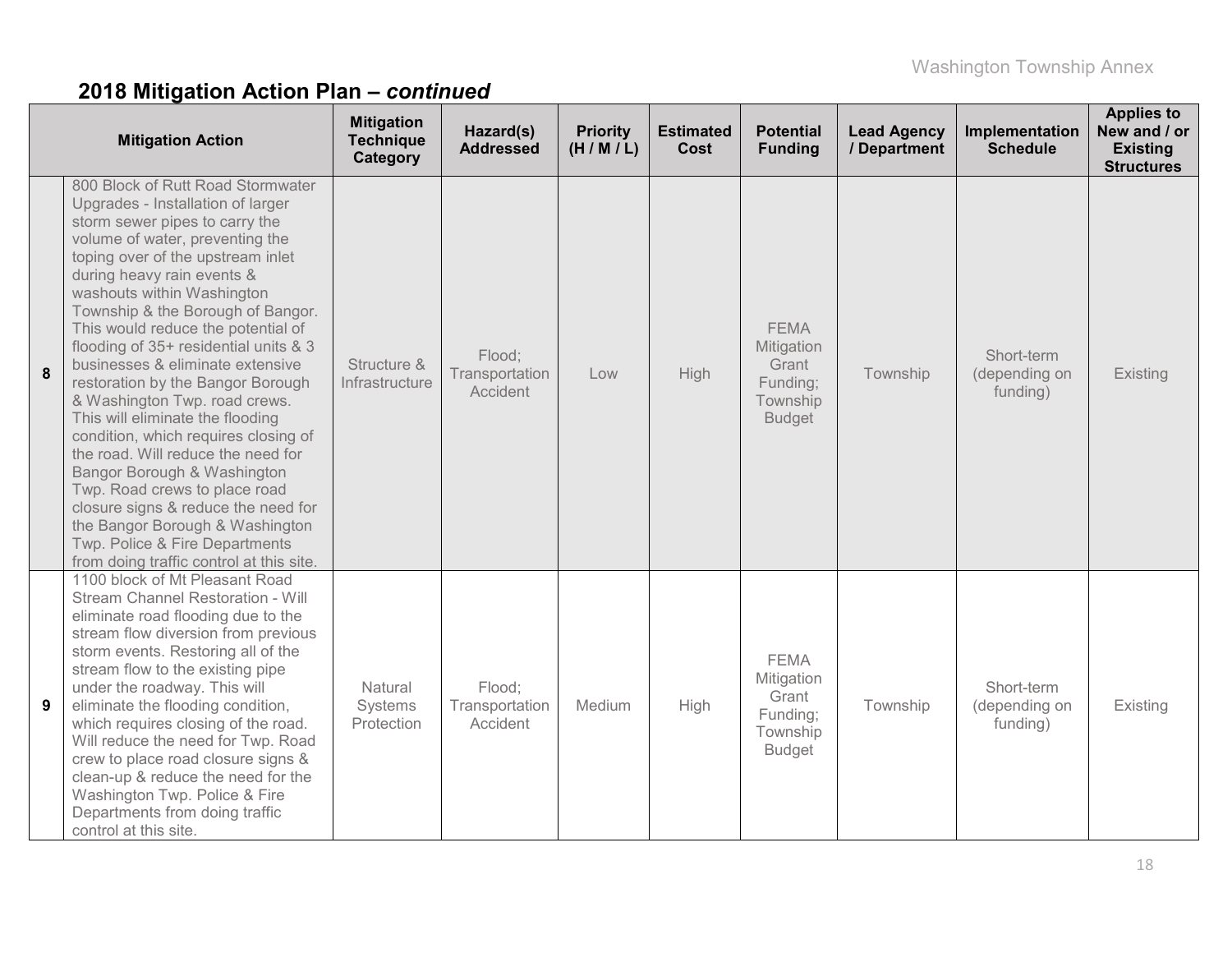|    | <b>Mitigation Action</b>                                                                                                                                                                                                                                                                                                                                                                                                                                                                                                                 | <b>Mitigation</b><br><b>Technique</b><br>Category | Hazard(s)<br><b>Addressed</b> | <b>Priority</b><br>(H/M/L) | <b>Estimated</b><br>Cost | <b>Potential</b><br><b>Funding</b>                                                                                      | <b>Lead Agency</b><br>/ Department                                                                                           | Implementation<br><b>Schedule</b>      | <b>Applies to</b><br>New and / or<br><b>Existing</b><br><b>Structures</b> |
|----|------------------------------------------------------------------------------------------------------------------------------------------------------------------------------------------------------------------------------------------------------------------------------------------------------------------------------------------------------------------------------------------------------------------------------------------------------------------------------------------------------------------------------------------|---------------------------------------------------|-------------------------------|----------------------------|--------------------------|-------------------------------------------------------------------------------------------------------------------------|------------------------------------------------------------------------------------------------------------------------------|----------------------------------------|---------------------------------------------------------------------------|
| 10 | Retrofit structures located in hazard<br>prone areas to protect structures<br>from future damage, with repetitive<br>loss and severe repetitive loss<br>properties as priority.<br>Phase 1: Identify appropriate<br>candidates for retrofitting based on<br>cost- effectiveness versus<br>relocation.<br>Phase 2: Where retrofitting is<br>determined to be a viable option,<br>work with property owners toward<br>implementation of that action based<br>on available funding from FEMA and<br>local match availability.               | Structure &<br>Infrastructure                     | Flood                         | Medium-<br><b>High</b>     | High                     | <b>FEMA</b><br>Mitigation<br>Grant<br>Programs<br>and local<br>budget<br>(or<br>property<br>owner)<br>for cost<br>share | Municipality<br>(via Municipal<br>Engineer/NFIP<br>Floodplain<br>Administrator)<br>with support<br>from PEMA,<br><b>FEMA</b> | Long-term<br>(depending on<br>funding) | Existing                                                                  |
| 11 | Purchase, or relocate structures<br>located in hazard- prone areas to<br>protect structures from future<br>damage, with repetitive loss and<br>severe repetitive loss properties as<br>priority.<br>Phase 1: Identify appropriate<br>candidates for relocation based on<br>cost-effectiveness versus<br>retrofitting.<br>Phase 2: Where relocation is<br>determined to be a viable option,<br>work with property owners toward<br>implementation of that action based<br>on available funding from FEMA and<br>local match availability. | Structure &<br>Infrastructure                     | Flood                         | Medium-<br>High            | High                     | <b>FEMA</b><br>Mitigation<br>Grant<br>Programs<br>and local<br>budget<br>(or<br>property<br>owner)<br>for cost<br>share | Municipality<br>(via Municipal<br>Engineer/NFIP<br>Floodplain<br>Administrator)<br>with support<br>from PEMA,<br><b>FEMA</b> | Long-term<br>(depending on<br>funding) | Existing                                                                  |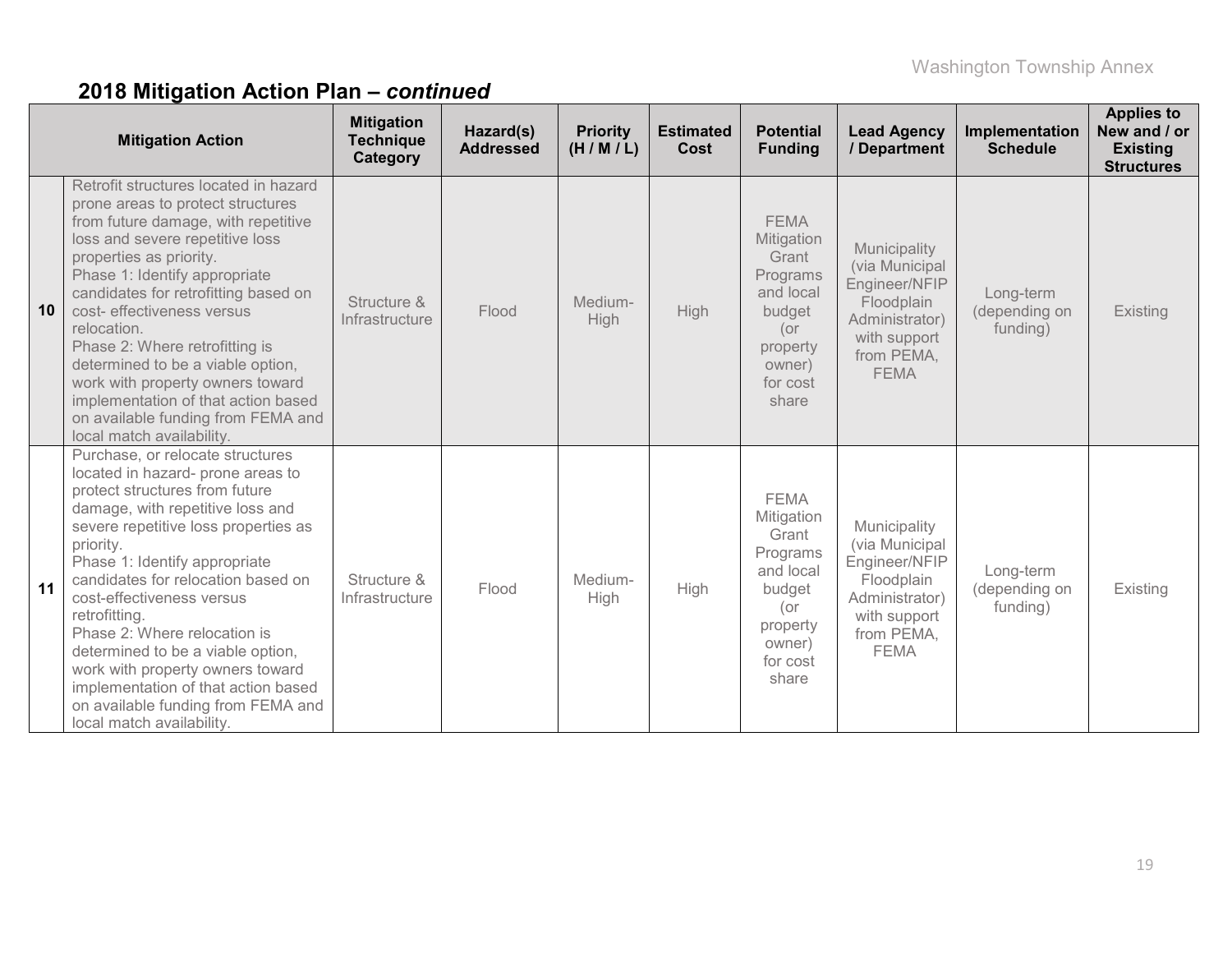|                 | <b>Mitigation Action</b>                                                                                                                                                                                                                                                                                                                                                                                                                                                                                                                      | <b>Mitigation</b><br><b>Technique</b><br>Category | Hazard(s)<br><b>Addressed</b> | <b>Priority</b><br>(H/M/L) | <b>Estimated</b><br>Cost | <b>Potential</b><br><b>Funding</b> | <b>Lead Agency</b><br>/ Department                                                                                               | Implementation<br><b>Schedule</b> | <b>Applies to</b><br>New and / or<br><b>Existing</b><br><b>Structures</b> |
|-----------------|-----------------------------------------------------------------------------------------------------------------------------------------------------------------------------------------------------------------------------------------------------------------------------------------------------------------------------------------------------------------------------------------------------------------------------------------------------------------------------------------------------------------------------------------------|---------------------------------------------------|-------------------------------|----------------------------|--------------------------|------------------------------------|----------------------------------------------------------------------------------------------------------------------------------|-----------------------------------|---------------------------------------------------------------------------|
| 12 <sub>1</sub> | Maintain compliance with and good-<br>standing in the NFIP including<br>adoption and enforcement of<br>floodplain management<br>requirements (e.g. regulating all new<br>and substantially improved<br>construction in Special Hazard<br>Flood Areas), floodplain<br>identification and mapping, and<br>flood insurance outreach to the<br>community.<br>Further, continue to meet and/or<br>exceed the minimum NFIP<br>standards and criteria through the<br>following NFIP- related continued<br>compliance actions identified as<br>below. | Local plans<br>X,<br>Regulations                  | Flood                         | High                       | $Low -$<br>Medium        | Municipal<br><b>Budget</b>         | Municipality<br>(via Municipal<br>Engineer/NFIP<br>Floodplain<br>Administrator)<br>with support<br>from PEMA,<br><b>ISO FEMA</b> | Ongoing                           | New &<br><b>Existing</b>                                                  |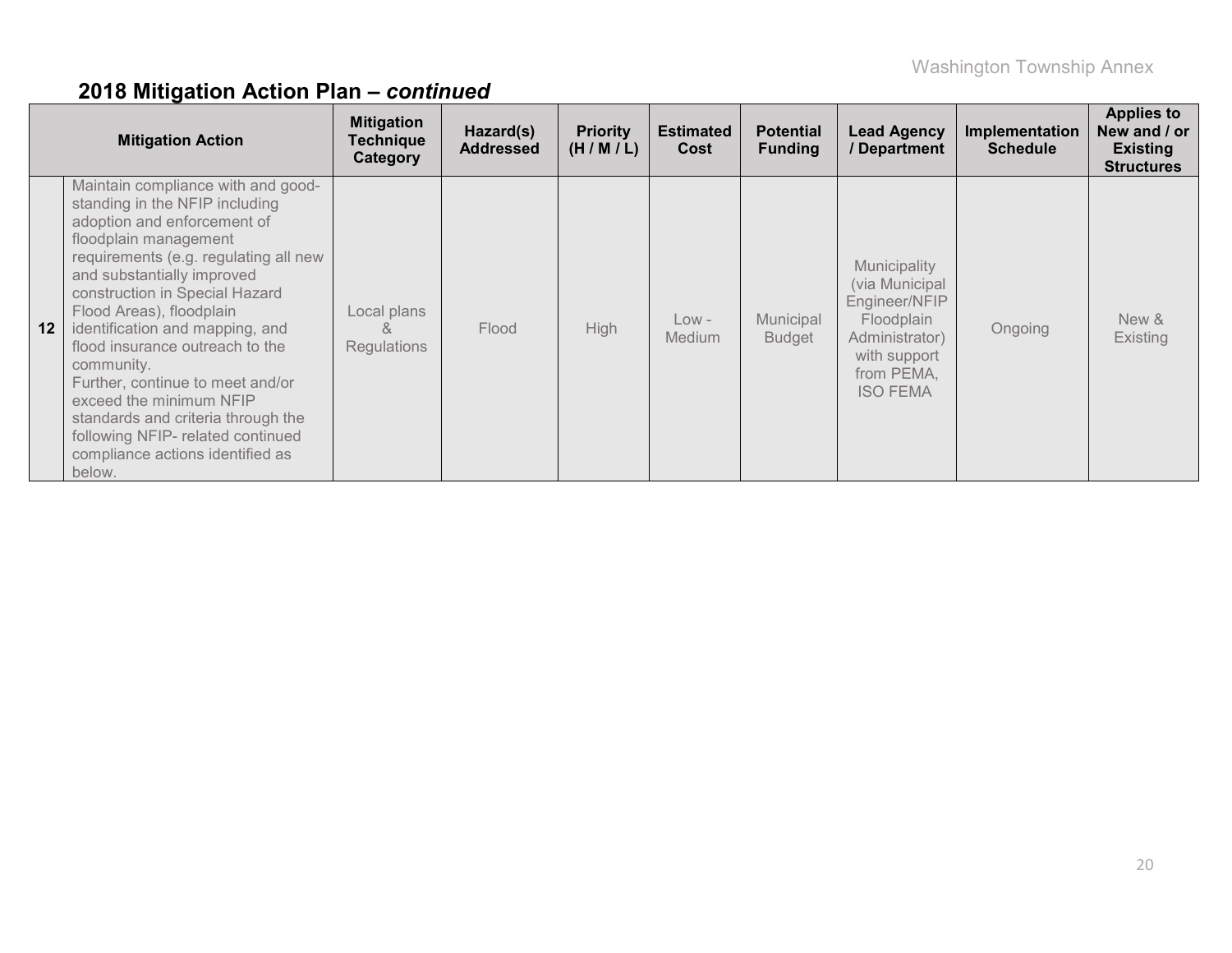|    | <b>Mitigation Action</b>                                                                                                                                                                                                                                                                                                                                                                                                                                                                                                                                                                                                                                                                                                                                                                                                                                                                                                                                                                                                                                                                                 | <b>Mitigation</b><br><b>Technique</b><br>Category | Hazard(s)<br><b>Addressed</b> | <b>Priority</b><br>(H/M/L) | <b>Estimated</b><br>Cost | <b>Potential</b><br><b>Funding</b> | <b>Lead Agency</b><br>/ Department                                       | Implementation<br><b>Schedule</b> | <b>Applies to</b><br>New and / or<br><b>Existing</b><br><b>Structures</b> |
|----|----------------------------------------------------------------------------------------------------------------------------------------------------------------------------------------------------------------------------------------------------------------------------------------------------------------------------------------------------------------------------------------------------------------------------------------------------------------------------------------------------------------------------------------------------------------------------------------------------------------------------------------------------------------------------------------------------------------------------------------------------------------------------------------------------------------------------------------------------------------------------------------------------------------------------------------------------------------------------------------------------------------------------------------------------------------------------------------------------------|---------------------------------------------------|-------------------------------|----------------------------|--------------------------|------------------------------------|--------------------------------------------------------------------------|-----------------------------------|---------------------------------------------------------------------------|
| 13 | Conduct and facilitate community<br>and public education and outreach<br>for residents and businesses to<br>include, but not be limited to, the<br>following to promote and effect<br>natural hazard risk reduction:<br>- Provide and maintain links to the<br>HMP website, and regularly post<br>notices on the County/municipal<br>homepage(s) referencing the HMP<br>webpages.<br>- Prepare and distribute<br>informational letters to flood<br>vulnerable property owners and<br>neighborhood associations,<br>explaining the availability of<br>mitigation grant funding to mitigate<br>their properties, and instructing<br>them on how they can learn more<br>and implement mitigation.<br>- Use email notification systems and<br>newsletters to better educate the<br>public on flood insurance, the<br>availability of mitigation grant<br>funding, and personal natural<br>hazard risk reduction measures.<br>- Work with neighborhood<br>associations, civic and business<br>groups to disseminate information<br>on flood insurance and the<br>availability of mitigation grant<br>funding. | Education<br>& Awareness                          | All Hazards                   | High                       | $Low-$<br>Medium         | Municipal<br><b>Budget</b>         | Municipality<br>with support<br>from Planning<br>Partners,<br>PEMA, FEMA | Short-term                        | N/A                                                                       |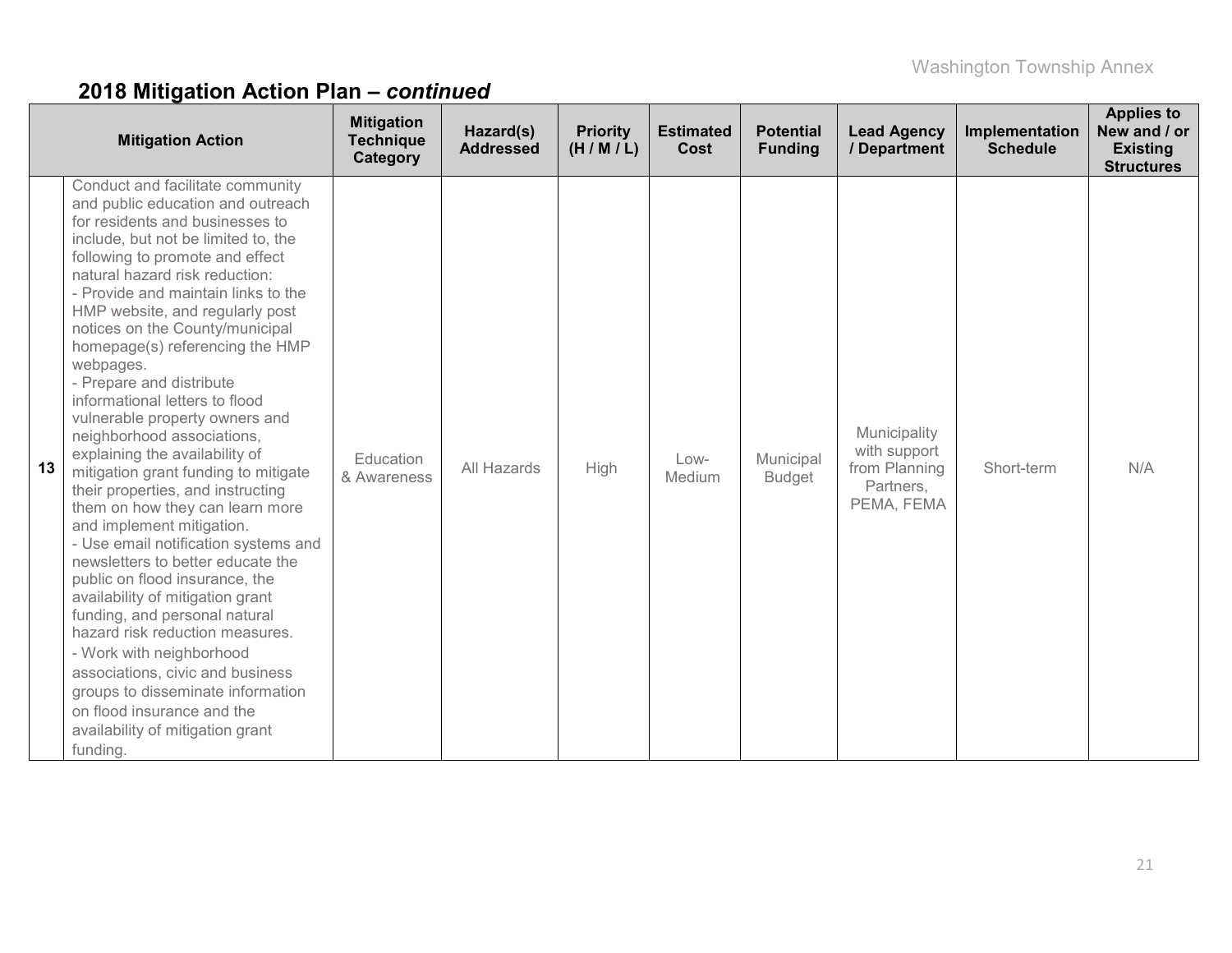|    | <b>Mitigation Action</b>                                                                                                                                                                                                                                                                                                                                                                                        | <b>Mitigation</b><br><b>Technique</b><br>Category | Hazard(s)<br><b>Addressed</b> | <b>Priority</b><br>(H/M/L) | <b>Estimated</b><br>Cost | <b>Potential</b><br><b>Funding</b> | <b>Lead Agency</b><br>/ Department                                                                                           | Implementation<br><b>Schedule</b> | <b>Applies to</b><br>New and / or<br><b>Existing</b><br><b>Structures</b> |
|----|-----------------------------------------------------------------------------------------------------------------------------------------------------------------------------------------------------------------------------------------------------------------------------------------------------------------------------------------------------------------------------------------------------------------|---------------------------------------------------|-------------------------------|----------------------------|--------------------------|------------------------------------|------------------------------------------------------------------------------------------------------------------------------|-----------------------------------|---------------------------------------------------------------------------|
| 14 | Begin and/or continue the process<br>to adopt higher regulatory standards<br>to manage flood risk (i.e. increased<br>freeboard, cumulative substantial<br>damage/improvements).                                                                                                                                                                                                                                 | Local plans<br>$\lambda$<br>Regulations           | Flood                         | High                       | Low                      | Municipal<br><b>Budget</b>         | Municipality<br>(via Municipal<br>Engineer/NFIP<br>Floodplain<br>Administrator)<br>with support<br>from PEMA,<br><b>FEMA</b> | Short-term                        | New &<br>Existing                                                         |
| 15 | Determine if a Community<br>Assistance Visit (CAV) or<br><b>Community Assistance Contact</b><br>(CAC) is needed, and schedule if<br>needed.                                                                                                                                                                                                                                                                     | Local plans<br>&<br>Regulations                   | Flood                         | Medium                     | Low                      | Municipal<br><b>Budget</b>         | <b>NFIP</b><br>Floodplain<br>Administrator<br>with support<br>from PA DEP,<br>PEMA, FEMA                                     | Short-term                        | N/A                                                                       |
| 16 | Have designated NFIP Floodplain<br>Administrator (FPA) become a<br>Certified Floodplain Manager<br>through the ASFPM and/or pursue<br>relevant continuing education<br>training such as FEMA Benefit-Cost<br>Analysis.                                                                                                                                                                                          | Local plans<br>$\kappa$<br><b>Regulations</b>     | Flood                         | High                       | Low                      | Municipal<br><b>Budget</b>         | <b>NFIP</b>                                                                                                                  | Short-term                        | N/A                                                                       |
| 17 | Participate in the Community Rating<br>System (CRS) to further manage<br>flood risk and reduce flood<br>insurance premiums for NFIP<br>policyholders. This shall start with<br>the submission to FEMA-DHS of a<br>Letter of Intent to join CRS,<br>followed by the completion and<br>submission of an application to the<br>program once the community's<br>current compliance with the NFIP is<br>established. | Local plans<br>$\lambda$<br>Regulations           | Flood                         | Medium                     | Low                      | Municipal<br><b>Budget</b>         | <b>NFIP</b><br>Floodplain<br>Administrator<br>with support<br>from PA DEP,<br>PEMA, FEMA                                     | Short-term                        | N/A                                                                       |
| 18 | Obtain and archive elevation<br>certificates for NFIP compliance.                                                                                                                                                                                                                                                                                                                                               | Local plans<br>$\lambda$<br><b>Requlations</b>    | Flood                         | High                       | Low                      | Municipal<br><b>Budget</b>         | <b>NFIP</b><br>Floodplain<br>Administrator                                                                                   | Ongoing                           | N/A                                                                       |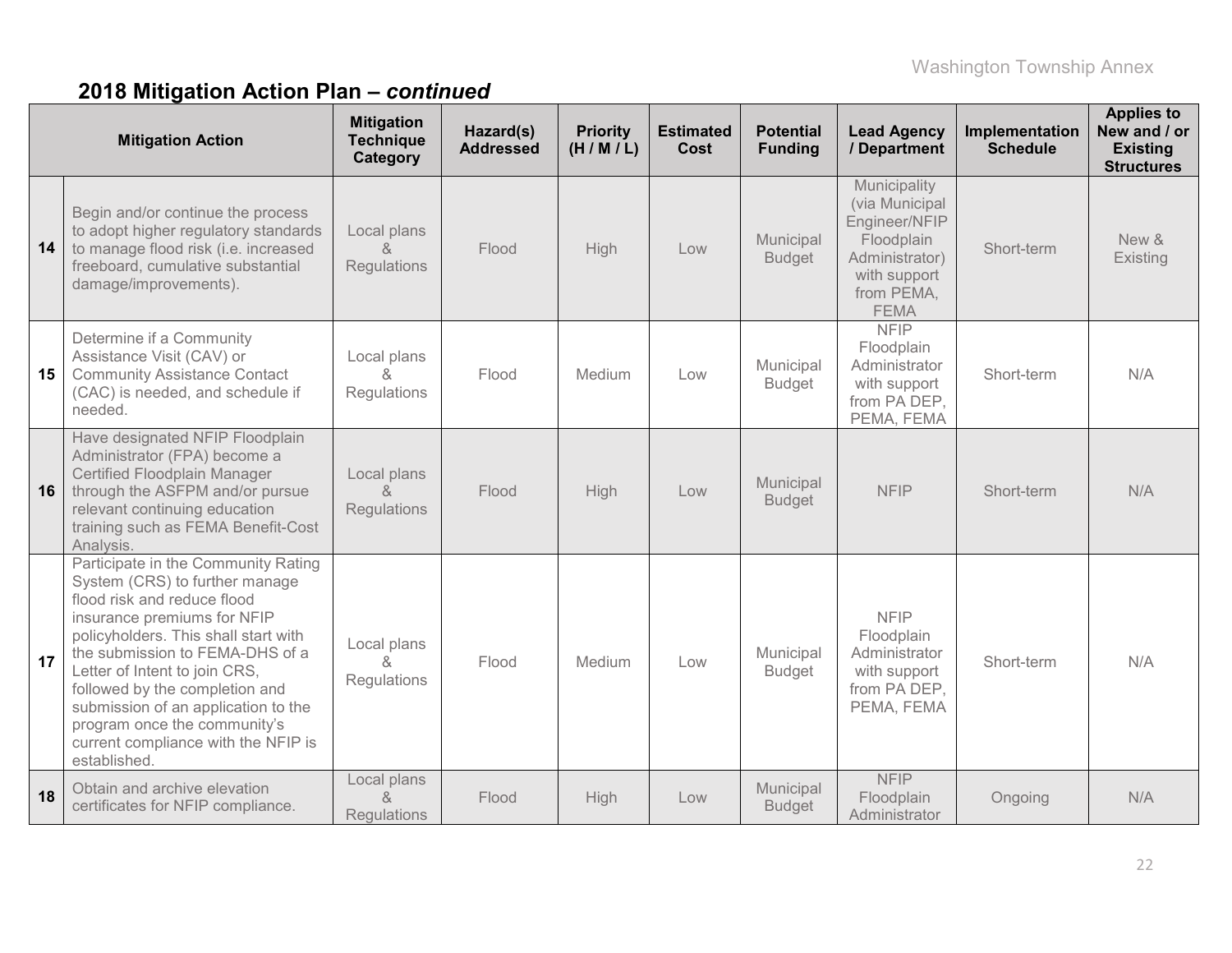|    | <b>Mitigation Action</b>                                                                                                                                                                                                                                                          | <b>Mitigation</b><br><b>Technique</b><br>Category        | Hazard(s)<br><b>Addressed</b> | <b>Priority</b><br>(H/M/L) | <b>Estimated</b><br>Cost                  | <b>Potential</b><br><b>Funding</b>                                                                        | <b>Lead Agency</b><br>/ Department                                                                                                                                        | Implementation<br><b>Schedule</b>                 | <b>Applies to</b><br>New and / or<br><b>Existing</b><br><b>Structures</b> |
|----|-----------------------------------------------------------------------------------------------------------------------------------------------------------------------------------------------------------------------------------------------------------------------------------|----------------------------------------------------------|-------------------------------|----------------------------|-------------------------------------------|-----------------------------------------------------------------------------------------------------------|---------------------------------------------------------------------------------------------------------------------------------------------------------------------------|---------------------------------------------------|---------------------------------------------------------------------------|
| 19 | Continue to support the<br>implementation, monitoring,<br>maintenance, and updating of this<br>Plan, as defined in Section 7.0                                                                                                                                                    | All<br>Categories                                        | All Hazards                   | High                       | $Low -$<br>High (for<br>5-year<br>update) | Municipal<br>Budget,<br>possibly<br><b>FEMA</b><br>Mitigation<br>Grant<br>Funding for<br>5-year<br>update | Municipality<br>(via mitigation<br>planning point<br>of contacts)<br>with support<br>from Planning<br>Partners<br>(through their<br>Points of<br>Contact),<br><b>PEMA</b> | Ongoing                                           | New &<br>Existing                                                         |
| 20 | Complete the ongoing updates of<br>the Comprehensive Emergency<br><b>Management Plans</b>                                                                                                                                                                                         | Local plans<br>$\mathcal{S}_{\mathbf{x}}$<br>Regulations | All Hazards                   | High                       | Low                                       | Municipal<br><b>Budget</b>                                                                                | Municipality<br>with support<br>from PEMA                                                                                                                                 | Ongoing                                           | New &<br>Existing                                                         |
| 21 | Create/enhance/ maintain mutual<br>aid agreements with neighboring<br>communities for continuity of<br>operations.                                                                                                                                                                | All<br>Categories                                        | All Hazards                   | High                       | Low                                       | Municipal<br><b>Budget</b>                                                                                | Municipality<br>with support<br>from<br>surrounding<br>municipalities<br>and County                                                                                       | Ongoing                                           | New &<br>Existing                                                         |
| 22 | Develop and maintain capabilities to<br>process FEMA/PEMA paperwork<br>after disasters; qualified damage<br>assessment personnel - Improve<br>post-disaster capabilities - damage<br>assessment; FEMA/PEMA<br>paperwork compilation,<br>submissions, record keeping.              | Education<br>& Awareness                                 | All Hazards                   | Medium                     | Medium                                    | Municipal<br><b>Budget</b>                                                                                | Municipality<br>with support<br>from County,<br>PEMA, FEMA                                                                                                                | Short-term                                        | N/A                                                                       |
| 23 | Work with regional agencies (i.e.<br>County and PEMA) to help develop<br>damage assessment capabilities at<br>the local level through such things<br>as training programs, certification of<br>qualified individuals (e.g. code<br>officials, floodplain managers,<br>engineers). | Education<br>& Awareness                                 | All Hazards                   | Medium                     | Medium                                    | Municipal<br>Budget,<br><b>FEMA</b><br>HMA grant<br>programs                                              | Municipality<br>with support<br>from County,<br><b>PEMA</b>                                                                                                               | Short-,<br>long-term<br>(depending on<br>funding) | N/A                                                                       |